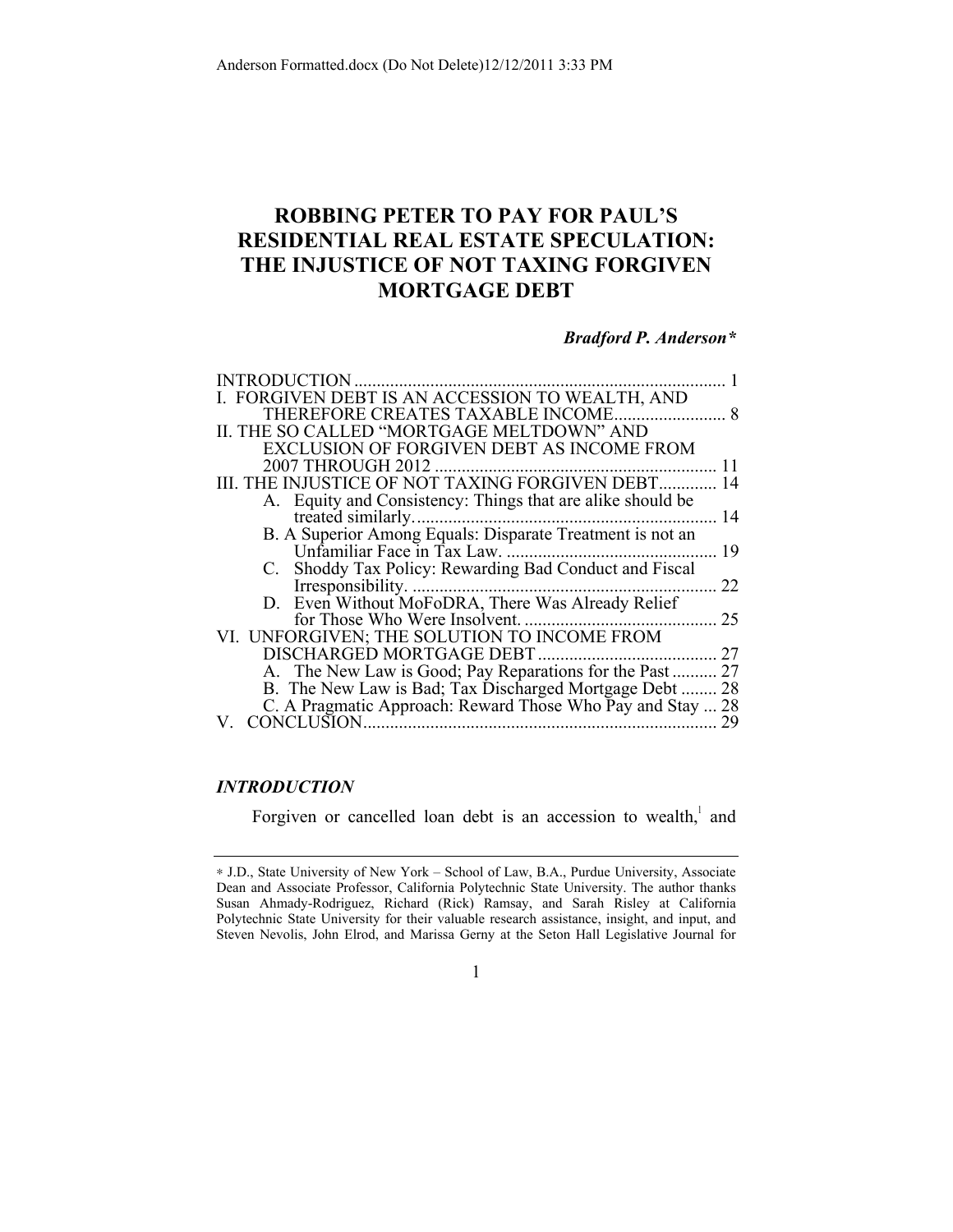therefore constitutes taxable income under the Internal Revenue Code.<sup>2</sup> However, for the period of January 1, 2007, through December 31,  $2012$ , Congress has enacted legislation in the Mortgage Forgiveness

source derived, including (but not limited to) . . . (12) Income from discharge of indebtedness . . . ."); *See also* Lawrence Zelenak, *Cancellation-of-Indebtedness Income and Transactional Accounting,* 29 VA. TAX REV. 277, 313-315 (2009) (explaining that there is a philosophical distinction between a forgiven loan where the taxpayer receives an actual economic gain versus a "no benefit debt" such as a forgiven tort judgment where the tort debtor never benefitted from a tangible economic benefit by incurring the original tort debt).<br><sup>3</sup> The Mortgage Forgiveness Debt Relief Act of 2007 initially allowed the tax free

discharge of debt from January 1, 2007 through December 31, 2009. *See* H.R. Res. 3648, 110th Cong. §§ 2(a), 2(d) (2007) (enacted). The Emergency Economic Stabilization Act of 2008 extended the deadline from December 31, 2009 to December 31, 2012. *See* H.R. Res.

their skilled editorial review and assistance. 1 *See* Martin J. McMahon, Jr. & Daniel Simmons, *A Field Guide to Cancellation of Debt Income*, 63 TAX LAW 415, 417 (2010) ("If the loan transaction is viewed as a whole, when a borrower receives money in a loan transaction and is later discharged from the liability without repaying the debt, the borrower has realized an accession to wealth. Recognizing the existence of income in this situation generally is not a problem for the income tax system. The receipt of the proceeds of a loan is not income because the receipt is offset by an obligation to repay the borrowed amount. If the obligation to repay the borrowed amount is eliminated or reduced without the concomitant repayment, the borrower realizes an accession to wealth that, as a matter of tax theory, should be included in gross income."); *See also* United States v. Kirby Lumber Co., 284 U.S. 1, 3, 5 (1931) (A corporation sold its own bonds in 1923 for \$12,126,800, equal to their par value. Later that same year, the corporation repurchased the bonds below par, at a discount of approximately \$137,521. The court ruled that ". . . the taxpayer made a clear gain. As a result of its dealings it made available \$ 137,521.30 assets previously offset by the obligation of bonds now extinct. We see nothing to be gained by the discussion of judicial definitions. The defendant in error has realized within the year an accession to income . . .."); *See also* James L. Musselman, *Is Income from Discharge of Indebtedness Really Income at All? A Proposal for a More Reasoned Analysis*, 34 U. MEM. L. REV. 607, 633-634 (2004) ("When determining the value received from the discharge of indebtedness, it is necessary to evaluate the transaction that initially created the indebtedness since any value the taxpayer received from a discharge of indebtedness would have been received at that time. Notably, the value received by the taxpayer at the time of the transaction initially creating the indebtedness would not have been included in the taxpayer's gross income at that time because the receipt of such value coincided with the creation of the indebtedness by the taxpayer, thus resulting in no accession to the taxpayer's wealth. In most cases, determination of the value received by the taxpayer in a transaction creating an indebtedness is simple. If a taxpayer borrows \$ 10,000 from a bank in cash, and the debt is subsequently discharged by the bank, the taxpayer would clearly have \$ 10,000 of gross income from discharge of indebtedness. No one would argue with the conclusion that the taxpayer received \$ 10,000 of value when he borrowed that amount from the bank because he received \$ 10,000 in cash.") *See generally* Jay A. Nathanson, *Tax Issues in Workouts and Foreclosures*, 65 J. MO. B. 240, 240-241 (2009) (explaining that unless otherwise expressly excluded, income from cancellation or discharge of indebtedness is generally to be included in gross income as an accession to wealth). 2 *See* 26 U.S.C. § 61(a)(12) (2010) ("[G]ross income means all income from whatever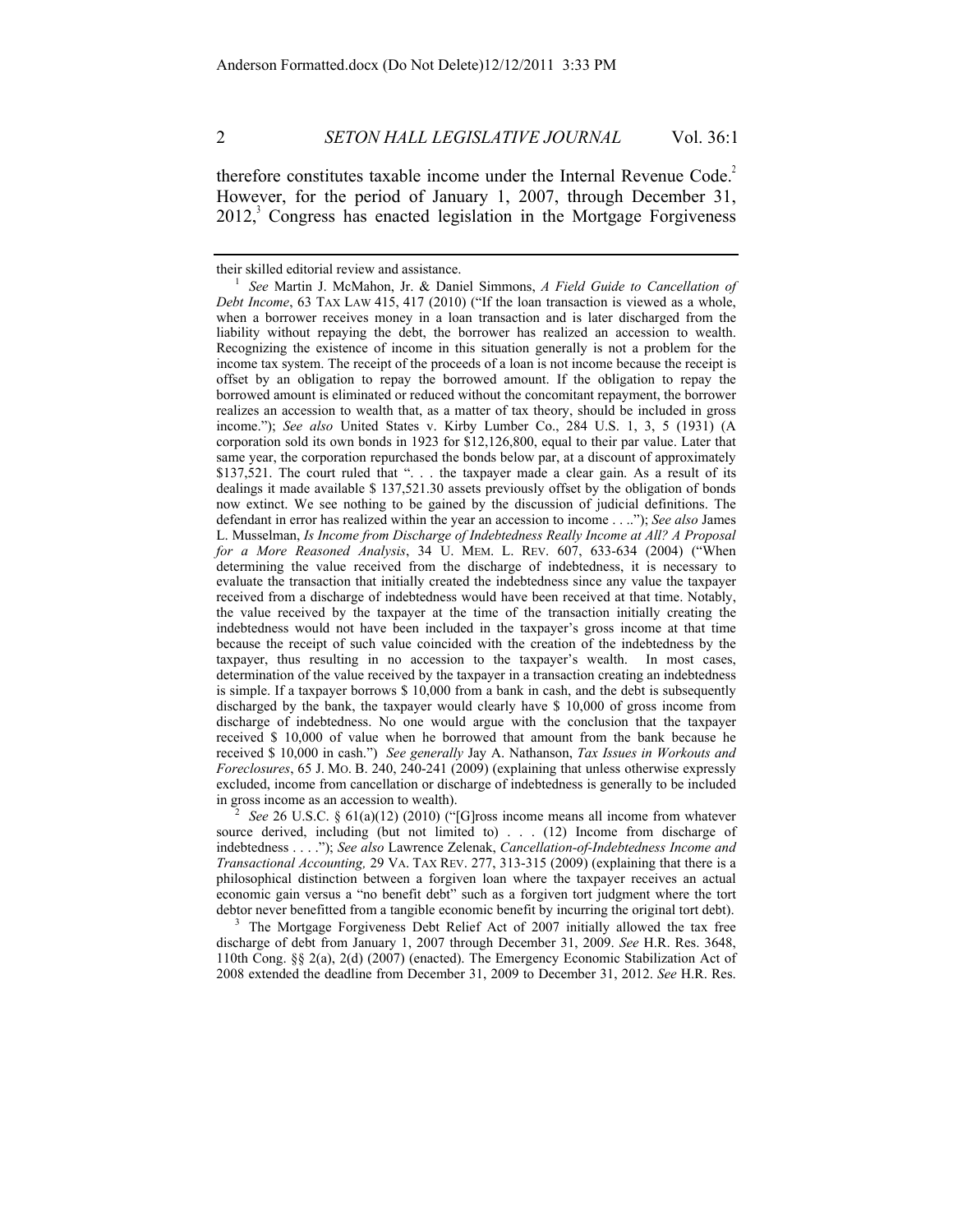Debt Relief Act of  $2007<sup>4</sup>$  (hereinafter "MoFoDRA") which exempts forgiven loan debt on a principal residence<sup>3</sup> from taxation. From 2007 through 2012, MoFoDRA allows individuals to completely escape taxation on unpaid loan debt used to speculate on residential real estate.<sup>6</sup>

taxpayer is affiliated."). 6 *See* 26 U.S.C. § 108(h)(2) (2010) (placing a cap of \$2,000,000 of loan forgiveness for married couples filing a joint return, and \$1,000,000 for all others); *See also* 26 U.S.C. § 163(h)(3)(B)(i) (2010) (defining acquisition indebtedness (referenced in 26 U.S.C. § 108(h)(2)) as any indebtedness "incurred in acquiring, constructing, or substantially improving any qualified residence of the taxpayer" and "secured by such residence."); McMahon & Simmons, *supra* note 1, at 467-68 ("[The tax exclusion] does not apply to (1) indebtedness on a home that is not the taxpayer's principal residence, or (2) home equity indebtedness. Furthermore, the provision applies only if the debt cancellation was on account of either (1) a decline in the value of the home, or (2) the taxpayer's financial condition. The taxpayer's basis in the residence must be reduced by the excluded amount. This basis reduction will not result in any subsequent income recognition as long as the taxpayer does not dispose of the residence; and even if the taxpayer does sell the residence, the taxpayer could exclude all or part of the realized gain under section 121."); Charles J, Russo, Jeffrey W. Mitchell Jr. & Seth Hammer, *Tax Clinic*, TAX ADVISER, Aug. 1, 2009, at 517 ("DOI [discharge of indebtedness] income includes discharge of an individual's home mortgage indebtedness. However, DOI income of a qualified principal residence is excluded from gross income for debt discharges from January 1, 2007, to December 31, 2012 (Sec.  $108(a)(1)(E)$ ). The exclusion applies whether the taxpayer restructures the debt on the principal residence or the debt is reduced because of foreclosure and sale (IR-2008-17). The

<sup>1424, 110</sup>th Cong. § 303 (2008) (enacted). *See* 26 U.S.C. § 108(a)(1)(E) (2010). 4 H.R. Res. 3648, 110th Cong. (2007) (enacted); *See also* 26 U.S.C. § 108(a)(1)(E) ("Gross income does not include any amount which . . . would be includible in gross income by reason of the discharge (in whole or in part) of indebtedness of the taxpayer if . . . the indebtedness discharged is qualified principal residence indebtedness which is discharged

before January 1, 2013.").<br><sup>5</sup> Vacation homes and rental properties are excluded from coverage. *See* 26 U.S.C. § 108(h)(5) (2010) ("(5) Principal residence. For purposes of this subsection, the term "principal residence" has the same meaning as when used in section 121."). The legislation's reference to section 121 (26 U.S.C. § 121) is a bit misleading because section 121 nowhere defines "principal residence." Instead, one must look to the Internal Revenue Service regulations for guidance. *See* 26 C.F.R. § 1.121-1(b)(1) (2010) ("Whether property is used by the taxpayer as the taxpayer's residence depends upon all the facts and circumstances."); *See also* 26 C.F.R. § 1.121-1(b)(2) (2010) ("In the case of a taxpayer using more than one property as a residence, whether property is used by the taxpayer as the taxpayer's principal residence depends upon all the facts and circumstances. If a taxpayer alternates between 2 properties, using each as a residence for successive periods of time, the property that the taxpayer uses a majority of the time during the year ordinarily will be considered the taxpayer's principal residence. In addition to the taxpayer's use of the property, relevant factors in determining a taxpayer's principal residence, include, but are not limited to (i) The taxpayer's place of employment; (ii) The principal place of abode of the taxpayer's family members; (iii) The address listed on the taxpayer's federal and state tax returns, driver's license, automobile registration, and voter registration card; (iv) The taxpayer's mailing address for bills and correspondence; (v) The location of the taxpayer's banks; and (vi) The location of religious organizations and recreational clubs with which the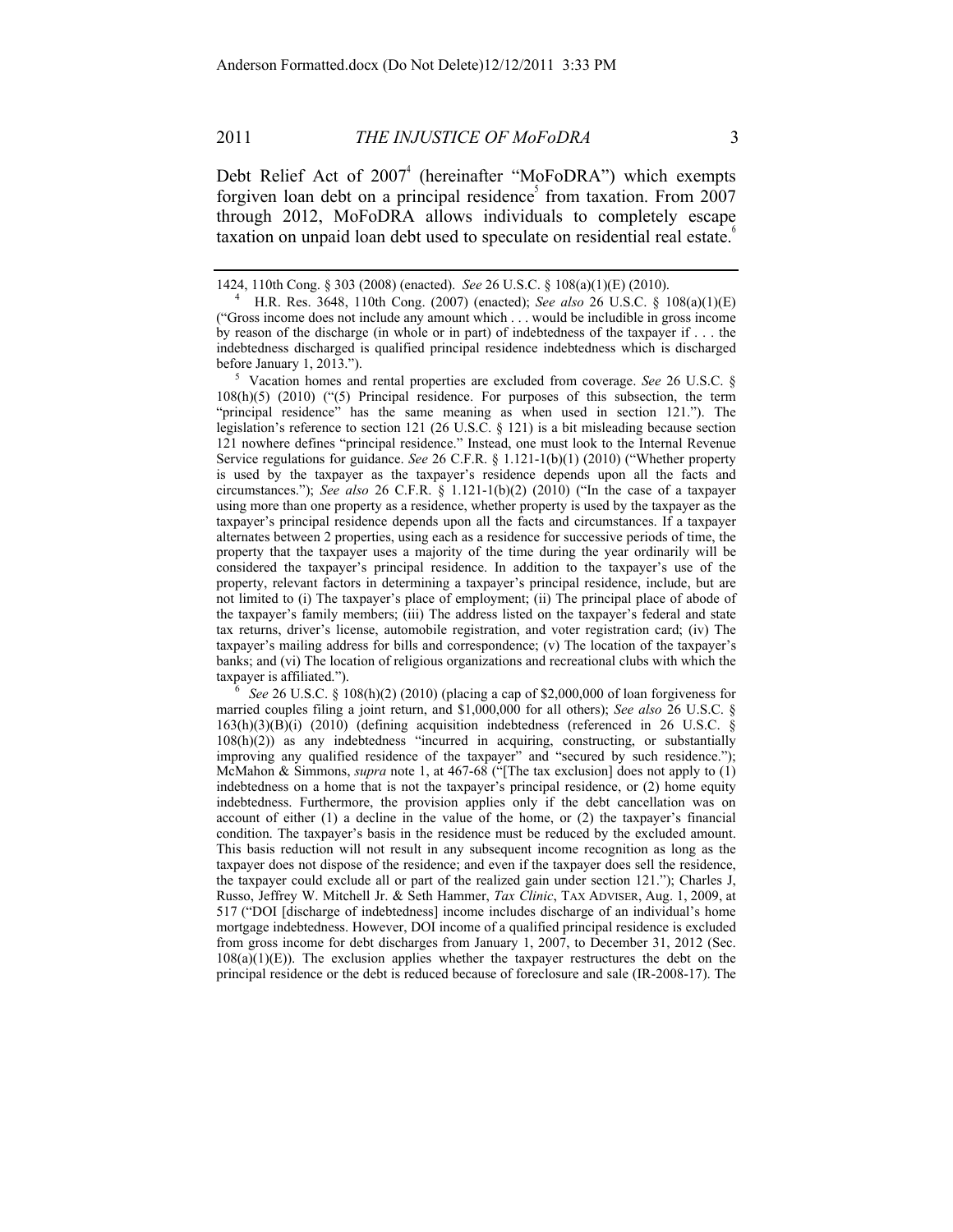This tax-free income, in the form of unpaid loan debt, can arise through a foreclosure, $\alpha$  through what is commonly known in real estate parlance as a "short sale," $\delta$  or through a significant loan modification.

exclusion is claimed on Form 982, Reduction of Tax Attributes Due to Discharge of Indebtedness (and Section 1082 Basis Adjustment). The exclusion applies only to qualified principal residence indebtedness, which is the same as acquisition indebtedness as defined for purposes of the home mortgage interest deduction. Acquisition indebtedness generally includes debt for acquiring, constructing, or substantially improving a principal residence."). 7 *See* McMahon & Simmons, *supra* note 1, at 439 ("When a recourse debt secured by a

lien is reduced to judgment in a foreclosure suit, the amount realized on a subsequent sale of the property is the actual sales price. Any deficiency resulting from a sales price less than the judgment is a continuing obligation of the debtor, the discharge from which for less than full payment will give rise to cancellation of debt income."); *But cf.* SHARON KREIDER & KAREN BROSI, 2010 REAL ESTATE & INVESTMENT TAX UPDATE, 3-30 (Western CPE 2010) (explaining that if the mortgage is nonrecourse, meaning that the lender has agreed that taking ownership of the property is its sole remedy, then no cancellation of debt income arises from the lender's foreclosure, even if the amount received upon foreclosure sale is less than the mortgage debt owed); McMahon & Simmons, *supra* note 1, at 440 ("If the debt is nonrecourse, then the full amount of the debt is treated as the amount realized on the transfer of the property, regardless of the value of the property, and no cancellation of debt income is realized."). 8 *See* Gregg A. Nathanson, *Real Property Law: What's New in Residential* 

*Transactions?*, 86 MICH. B. J. 16, 18 (2007) ("A 'short sale' occurs when a mortgage lender agrees to accept less than the total amount owed and releases the borrower from the remaining unpaid indebtedness."); *See also* KREIDER & BROSI, *supra* note 7, at 3-36 ("One phenomenon in a declining residential mortgage market is dubbed a 'short pay' or a 'short sale,' that is, the home is sold for less than ('short of') what is owed on the mortgage. Property advertisements sometimes refer to it as a 'pre-foreclosure' sale. While the home is marketed by the mortgage holder in foreclosure, it is marketed by the homeowner in a short sale, generally with the disclosure 'subject to lender approval.' . . . In a short sale transaction, the lender, not the property owner, makes the ultimate decision to sell. For the property owner, a short sale is sometimes better for their [sic] credit rating then [sic] going through foreclosure proceedings. For the lender, the short sale alternative cuts their [sic] losses faster than the protracted foreclosure process."); McMahon & Simmons, *supra* note 1, at 467-68 ("A short sale normally involves the sale of the property at or near market price with the lender forgiving debt in excess of the sales price.").<br><sup>9</sup> *See* Russo, Mitchell & Hammer, *supra* note 6, at 517 ("Under the general rule, a

modification is significant if, based on all the facts and circumstances, the legal rights or obligations that are altered and the degree to which they are altered are economically significant (Regs. Sec.  $1.1001-3(e)(1)$ ). Under Regs. Sec.  $1.1001-3(e)$ , there are four specific categories that are considered to be significant modifications to a debt instrument: Changes in yield; Changes in the timing of payments; Changes in obligor or security; and Changes in the nature of the debt instrument."); *See also* 26 U.S.C. § 108(e)(10) (2010); Michaels v. Comm'r, 87 T.C. 1412, 1414-1416 (1986) (holding that lender's discount for prepayment of home mortgage gives rise to cancellation of debt income); 26 C.F.R.§ 1.1001-3(b); John E. Capps, *In the Wake of Cottage Savings: The Tax Consequences of Debt Modifications*, 72 TEX. L. REV. 2015, 2018 (1994) (changes in yield, maturity, obligor, or collateral are relevant in considering a modification of debt); McMahon & Simmons, *supra* note 1, at 428 ("Any reduction in the principal amount of a debt results in realization of cancellation of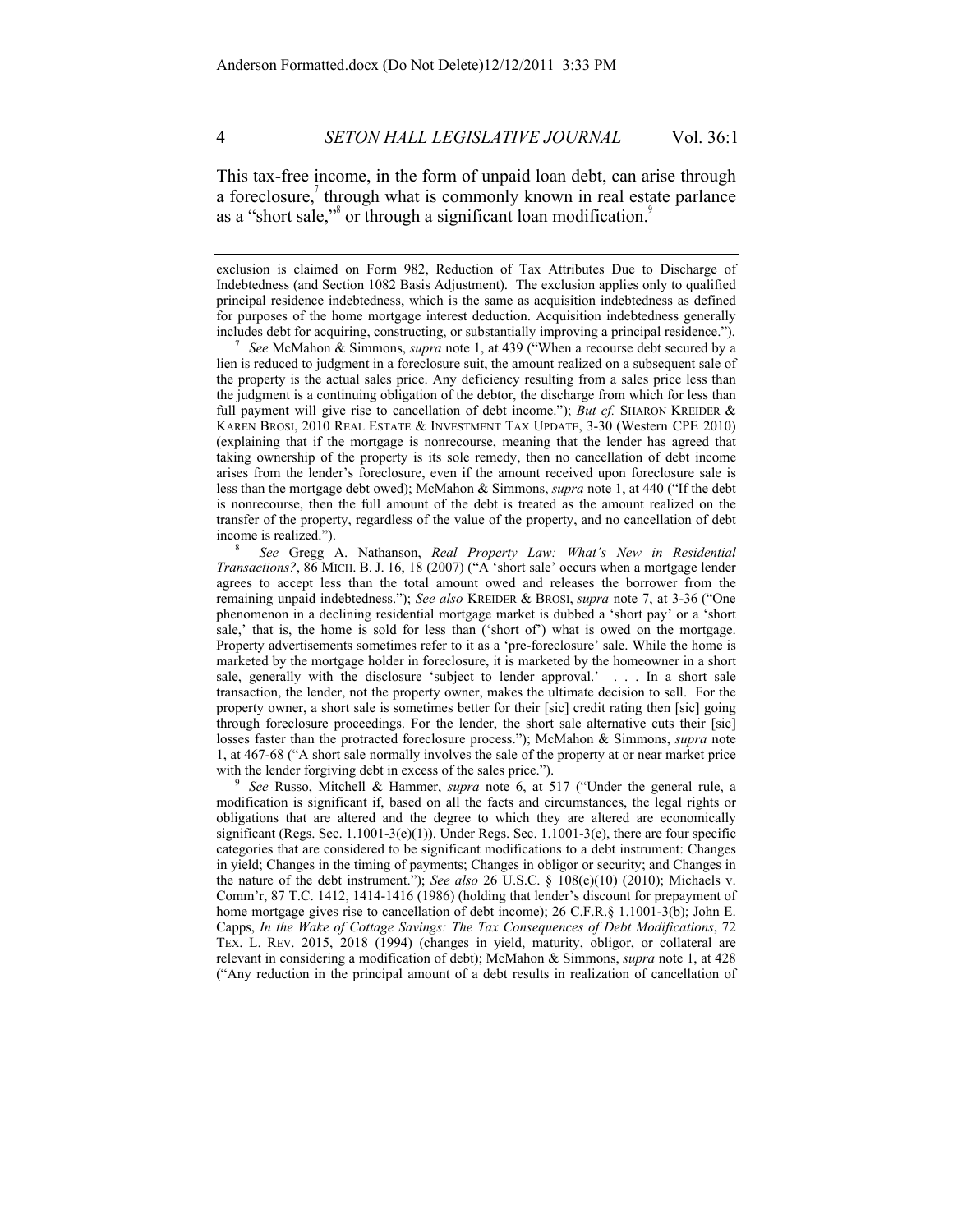MoFoDRA is part of a continuing saga of ill-conceived preferential tax treatment for residential real estate that includes the 1997 legislation that fueled housing speculation by granting up to half a million dollars of tax free income, every two years, for profit arising from the sale of a primary residence.<sup>10</sup> When losses instead of profits became the issue, Congress enacted MoFoDRA to grant up to two million dollars of tax free income from unpaid mortgage debt. In this Article, I assert that MoFoDRA raises continuing concerns regarding ethics, equality, and equity in tax and public policy.

Perhaps guided by lobbyist dollars rather than policy-making logic, Congress has failed to assemble coherent tax legislation related to residential housing. MoFoDRA does not selectively limit its rewards to those with low to moderate incomes who remain in their home and continue paying a reduced mortgage obligation. Instead, MoFoDRA rewards those who walk away from mortgage debt on a huge scale. MoFoDRA allows up to two million dollars of tax-free income, and is regressive by rewarding persons who aggressively speculated and stood to reap the greatest benefit had they turned a profit. MoFoDRA violates vertical equity due to its regressive impact, and violates horizontal equity by virtue of its disparate treatment of similarly situated persons by providing tax-free income for a random six year time period (2007 through 2012, inclusive). MoFoDRA discriminates against all other persons who were taxed in the past, and who will be taxed in the future for forgiven mortgage debt.

MoFoDRA's tax-free treatment of discharged loan income represents yet another zenith of imprudence in tax policy by creating a reward and incentive for solvent individuals to be unaccountable for residential real estate speculation. Congress's singling out of a tax preference for residential real estate speculators who walk away from mortgage loan debt from 2007 through 2012 is unfair, unwise, and creates a downward influence on residential real estate prices, $\frac{11}{11}$  thereby

debt income, regardless of whether a new debt instrument has been substituted or the creditor simply agrees to accept a lesser amount in satisfaction of the debt."). creditor simply agrees to accept a lesser amount in satisfaction of the debt."). 10 *See* 26 U.S.C. § 121 (2010); *See also* Chang Cho, *Business Property Sales Under* 

*Secs. 1031 and 121*, TAX ADVISER, Apr. 1, 2000, at 223-24 ("Under Sec. 121(b)(2), for the sale of a principal residence on or after May 7, 1997, married couples filing jointly may exclude up to \$500,000 of gain (\$250,000 for singles) . . . . ...

<sup>&</sup>lt;sup>11</sup> See Peter Salsich, *National Affordable Housing Trust Fund Legislation: The Subprime Mortgage Crisis Also Hits Renters*, 16 GEO. J. ON POVERTY L. & POL'Y 11, 24 (2011) ("Massive foreclosures of mortgages on both single-family and multi-family residences in turn threaten many neighborhoods, particularly those with high concentrations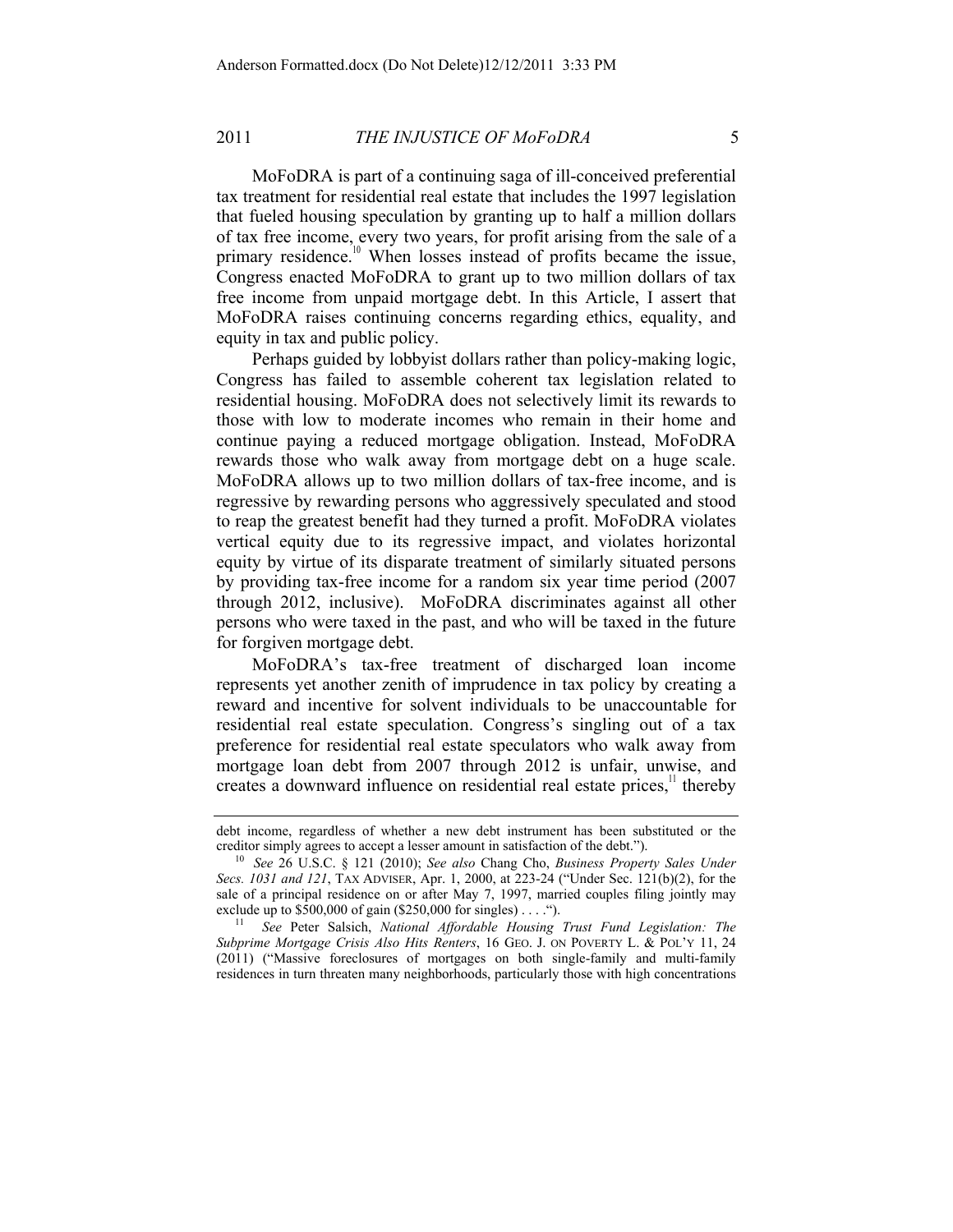punishing those who pay their debts and remain in their homes.

In the name of consistency, equality, and equity, I offer three solutions to the tax exemption problem under MoFoDRA and any future progeny. The first solution is that all discharged debt should be taxed as income, and MoFoDRA's tax exemption should be immediately revoked. The second solution is that all discharged debt, mortgage or otherwise, should not be taxed, and reparations should be paid to those who were taxed in the past for this income. The third and perhaps most pragmatic solution is that MoFoDRA should be amended to protect lower and middle-income individuals who remain in their homes and continue to pay their revised loan obligations.

Popular media coverage of those facing foreclosure tugs at the heart strings.<sup>12</sup> It is understandable to feel sympathy for those individuals who have been innocently taken hostage by tough economic times, and to feel empathy for those who exercised poor judgment by counting on low interest rates and compounded growth in residential real estate thereby causing such individuals to be overextended on a mortgage.

Members of Congress have vehemently argued that MoFoDRA was necessary to help such individuals.<sup>13</sup> However, even prior to

("I have seen the joy in families' eyes when they have been able to purchase their first home and achieve the American Dream. I have seen the tears when they struggle to make their payments and their dream is taken away . . . . The way I see it, if you are unfortunate enough to lose your home to foreclosure because you are struggling, you have suffered

of low-income and/or minority households."); *See generally* Adam J. Levitin & Tara Twomey, *Mortgage Servicing*, 28 YALE J. ON REG. 1, 5-6 (2011) ("Foreclosures increase housing supply and push down housing prices, affecting neighboring homeowners' property values and eroding property tax bases. This effect, in turn, hurts neighbors who have to bear either higher taxes or reduced services."). 12 *See* John L. Smith, *Desperate Homeowners Find Little Help In Foreclosure Battles*,

LAS VEGAS REV., Sept. 21, 2012, at 1B; Mike Tharp, *Discussion Of Trying Times; Residents*  Share Common Experiences Of Losing Homes, Worries About The Future, THE MERCED SUN-STAR (CA), Mar. 8, 2010, at A1; Gregg Zoroya, *Military Foreclosure Rate Up 32% Over 2008; 20,000 Servicemembers, Veterans Lost Their Homes,* USA TODAY, Feb. 4, 2011, at 1A; *See also* Julie Schmit, *In Housing Bust, A 'New Normal,'* USA TODAY, Feb. 8, 2011, at 1 (housing decline has resulted in massive numbers of "underwater mortgages" with homeowners strapped to make ends meet); Julie Lynem, *A Dream Foreclosed,* TRIBUNE (SAN LUIS OBISPO), Feb. 13, 2011, at 1 (loan modifications are difficult to obtain, resulting in ongoing increase in foreclosures); Marlize Van Romburgh, *Foreclosure Fiasco's Ground Zero*, PAC. COAST BUS. TIMES, Oct. 22-28, 2010, at 1 (explaining that statewide in California, one in every 178 housing units received a foreclosure filing in September 2010, and a temporary moratorium on foreclosures simply delays a continued sink in residential housing values). 13 *See* 153 CONG. REC. H11, 256 (daily ed. Oct. 4, 2007) (statement of Rep. Cardoza)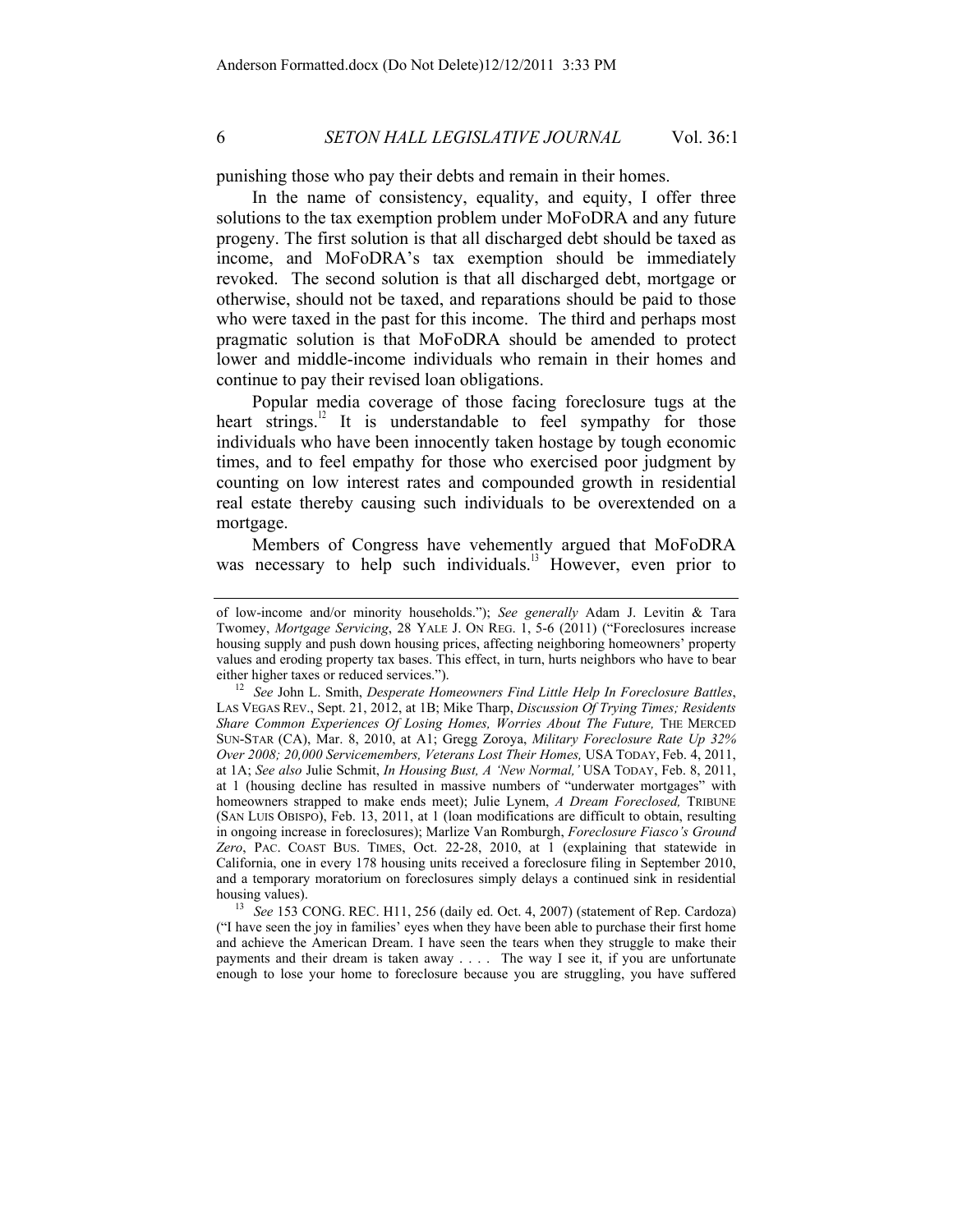MoFoDRA, there already was, and is, a safety valve under the tax code in the form of an exemption from taxation on any forgiven debt. This insolvency exemption does not require the filing of bankruptcy, and it is applied if the borrower meets the qualifications for being deemed as insolvent.<sup>14</sup> MoFoDRA goes beyond the built-in safety valve of the Internal Revenue Code, and it gives solvent real estate speculators a tax exempt status, offering a reward and shield to persons who engage in strategic defaults and walk away from a home without actually being insolvent.

Part 1 of this Article examines the discharge of indebtedness as a form of income that should be taxed. Part 2 evaluates the so-called "mortgage meltdown" and the resultant legislation providing a windfall to those who benefit from non-payment of mortgage debt. Part 3 analyzes the public policy and ethical issues associated with the tax-free windfall under MoFoDRA. Part 4 proposes practical and equitable solutions to the disparate treatment and inequities from the tax exemption contained in MoFoDRA.

enough. You shouldn't be punished further by being taxed on what you no longer own."); 153 CONG. REC. S15, 985 (daily ed. Dec. 19, 2007) (statement of Sen. Sununu) ("The last thing someone struggling to stay in their home needs is a huge tax obligation on income that

they never saw."). 14 *See* 26 U.S.C. § 108(a)(1)(B) (2010) ("Gross income does not include any amount which . . . would be includible in gross income by reason of the discharge (in whole or in part) of indebtedness of the taxpayer if . . . (B) the discharge occurs when the taxpayer is insolvent . . . ."); *See also* McMahon & Simmons, *supra* note 1, at 454-55 ("Section  $108(a)(1)(B)$  excludes cancellation of debt income realized while the debtor is insolvent, as defined by section  $108(d)(3)$ .... Insolvency is defined in section  $108(d)(3)$  as the excess of the taxpayer's liabilities over the fair market value of the taxpayer's assets."); 26 U.S.C. § 108(a)(1)(a) (2010) ("Gross income does not include any amount which . . . would be includible in gross income by reason of the discharge (in whole or in part) of indebtedness of the taxpayer if . . . (A) the discharge occurs in a title 11 case . . . . "); McMahon & Simmons, *supra* note 1, at 460 ("An interesting--and for the taxpayer, unpleasant--result occurs when the section  $108(a)(1)(A)$  bankruptcy exception applies and a mortgage lien survives the bankruptcy. When personal liability on the debt is discharged but the lien survives, the debt is transformed into a nonrecourse debt. When the property is sold or foreclosed upon, the amount of any remaining nonrecourse debt encumbering the property is included in the amount realized by the taxpayer along with any cash received."); Monica D. Armstrong, *From the Great Depression to the Current Housing Crisis: What Code Section 108 Tells Us About Congress' Response to Economic Crisis*, 26 AKRON TAX J. 69, 72-84 (2011); *But see* Jay L. Zagorsky & Lois R. Lupica, *A Study Of Consumers' Post-Discharge Finances: Struggle, Stasis, Or Fresh-Start?*, 16 AM. BANKR. INST. L. REV. 283, 294 (2008) (data reflects Chapter 11 is rarely used in personal bankruptcy cases); *Bankruptcy in the United States*, http://en.wikipedia.org/wiki/Bankruptcy\_in\_the\_United\_States (last visited February 12, 2011) ("Chapter 11 filings by individuals are allowed, but are rare.").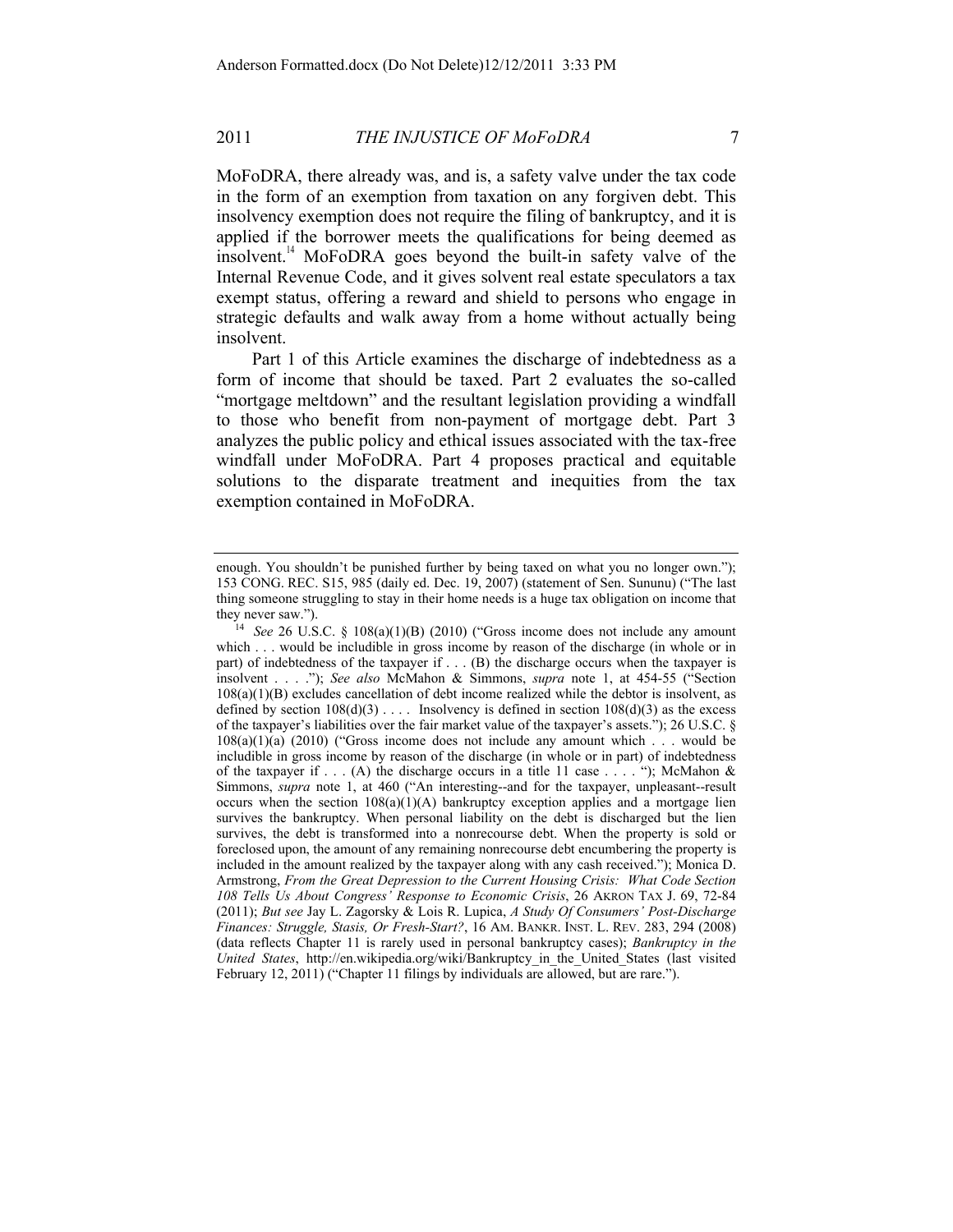# *I. FORGIVEN DEBT IS AN ACCESSION TO WEALTH, AND THEREFORE CREATES TAXABLE INCOME*

My former tax law professor said that revenue from any source is income unless the tax code says otherwise. His postulate holds true to what the Internal Revenue Code actually states, "Except as otherwise provided, gross income means all income from whatever source derived  $\ldots$ <sup>"15</sup>

Loan proceeds are not customarily taxed due to the repayment obligation of the borrower to repay the loan proceeds.<sup>16</sup> However, when a loan is forgiven, it is customarily treated as income of the borrower under the Internal Revenue Code.<sup> $17$ </sup> This logical rule exists because a loan which is unpaid effectively places income in the pocket of the borrower, even if the borrower speculates with, and loses, the money. Concurrently, the lender for an unpaid load is provided with a deduction against income for the loss associated with the unpaid loan, thereby balancing out the taxation of the transaction.<sup>18</sup>

If the loan transaction is viewed as a whole, when a borrower receives money in a loan transaction and is later discharged from the liability without repaying the debt, the borrower has realized an accession to wealth. Recognizing the existence of income in this situation generally is not a problem for the income tax system. The receipt of the proceeds of a loan is not income because the receipt is

http://www.irs.gov/taxtopics/tc453.html; McMahon & Simmons, *supra* note 1, at 416 ("Every loan charge-off and mortgage foreclosure has tax consequences. While the creditor most often claims a bad-debt deduction or business-related loss, the debtor generally must recognize gross income and pay income taxes on an amount roughly equal to the creditor's loss, unless a special exception applies to exclude the debt relief from income.").

<sup>15</sup> *See* 26 U.S.C. § 61(a)(12) (2010) ("Except as otherwise provided in this subtitle, gross income means all income from whatever source derived, including (but not limited to) the following items . . . (12) Income from discharge of indebtedness . . . ."). 16 *See supra* note 1*.*

<sup>17</sup> *See supra* note 2; *See also* Kirby Lumber Co., 284 U.S. at 1 (holding that taxpayer corporation had issued bonds and subsequently repurchased the bonds for less than face value. U.S. Supreme Court ruled that this generated income: "[T]he taxpayer made a clear gain. As a result of its dealings it made available \$137,521.30 [of] assets previously offset by the obligation of bonds now extinct . . . The [taxpayer] has realized within the year an accession to income, if we take words in their plain popular meaning, as they should be taken here."); *Id.* at 3.; *See generally* Fred T. Witt, Jr. & William H. Lyons, *An Examination of the Tax Consequences of Discharge of Indebtedness*, 10 VA. TAX REV. 1 (1990) (providing an historic analysis of the topic); McMahon & Simmons, *supra* note 1 (providing an extensive analysis of cancellation of debt as income, including the recent home mortgage exception). 18 *See* 26 U.S.C. § 166 (2010); *See also* TOPIC 453 BAD DEBT DEDUCTION,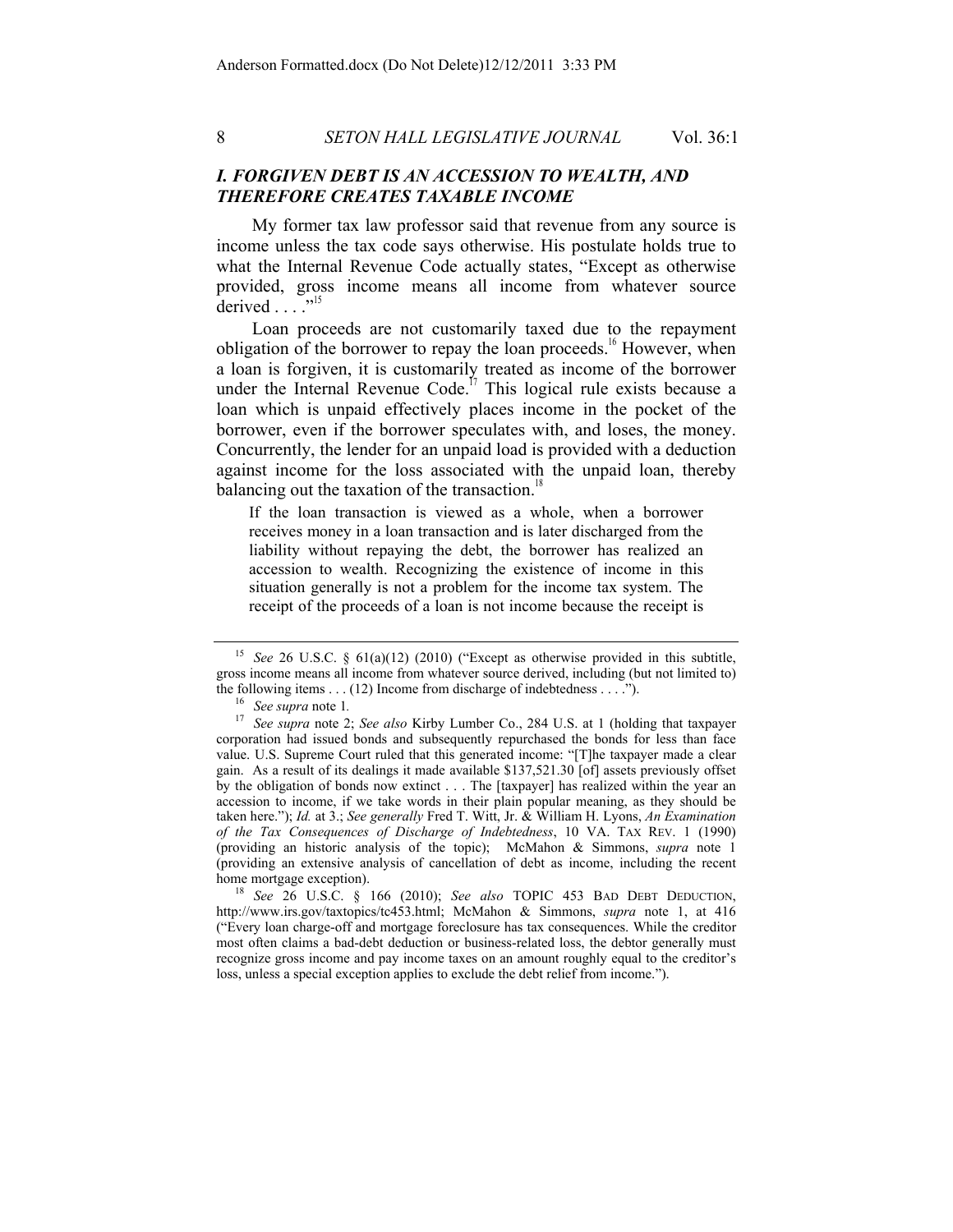offset by an obligation to repay the borrowed amount. If the obligation to repay the borrowed amount is eliminated or reduced without the concomitant repayment, the borrower realizes an accession to wealth that, as a matter of tax theory, should be included in gross income. $\frac{1}{2}$ 

An unpaid and forgiven loan is attributed as income of the borrower, regardless of whether the borrower used the money to buy stock which declined in value, bought black tar heroin which turned out to be counterfeit, or, without MoFoDRA, speculated in residential real estate. $20$ 

Forgiven mortgage debt is akin to untaxed wage income.<sup>21</sup> The recipient of a mortgage loan receives the benefit as well as constructive custody and control of loan proceeds which are used to speculate on residential real estate. Instead of repaying the debt, which is the cornerstone of income exclusion, $\frac{2}{x}$  the borrower never repays the debt. The borrower receives the benefit of the proceeds by gaining ownership of the home, subject to the collateral interest secured by a deed of trust,

<sup>21</sup> See Rachel Carlton, *Mortgage Forgiveness Debt Relief Act of 2007*, 45 HARV. J. ON LEGIS. 601, 610 (2008) ("For instance, if, upon property acquisition, a \$500,000 mortgage is secured by a home worth \$500,000, the homeowner's net worth is unchanged. If the lender later extinguishes a portion of the homeowner's mortgage debt, the liability decreases and a corresponding increase in net worth results. Continuing with the example, if the lender decreases the mortgage debt owed to \$400,000, the homeowner's net worth increases to \$100,000. From a tax law perspective, the homeowner has realized a gain; and according to generally accepted tax theory this gain should be taxable as income."). *See generally supra*  notes 1-2 (discussing that unlike other types of forgiven debt which is treated as taxable income, under MoFoDRA the borrower derives an immediate direct economic benefit of the

loan proceeds extended to him/her coupled with no tax on the unpaid debt). 22 *See generally supra* notes 1-2 (discussing that receipt of loan proceeds is not income because it is offset with the obligation to repay the borrowed amount).

<sup>19</sup> McMahon & Simmons, *supra* note 1, at 415. 20 *See generally* McMahon & Simmons, *supra* note 1, at 426 ("In theory, realization of cancellation of debt income does not depend on the nature of the debt.") and Zelenak, *supra*  note 2, at 285 ("Borrowed funds are excluded from income in the first instance because the taxpayer's obligation to repay the funds offsets any increase in the taxpayer's assets; if the taxpayer is thereafter released from his obligation to repay, the taxpayer enjoys a net increase in assets equal to the forgiven portion of the debt, and the basis for the original exclusion thus evaporates.") *But see* Zarin v. Commissioner, 916 F.2d 110 (3d Cir. 1990), rev'g 92 T.C. 1084 (1989) (Tax Court ruled that forgiven gambling debt was taxable income, but Court of Appeals reversed, reasoning that the forgiven debt was not taxable because the amount owed was not "indebtedness" within the ambit of Internal Revenue Code  $108(d)(1)$  and also that Zarin disputed the validity of the debt, even though the value of the underlying gambling chips and extension of credit was undisputed). *See also,*  Zelenak, *supra* note 2, at 319-325 (discussion of Zarin case and comment that the Zarin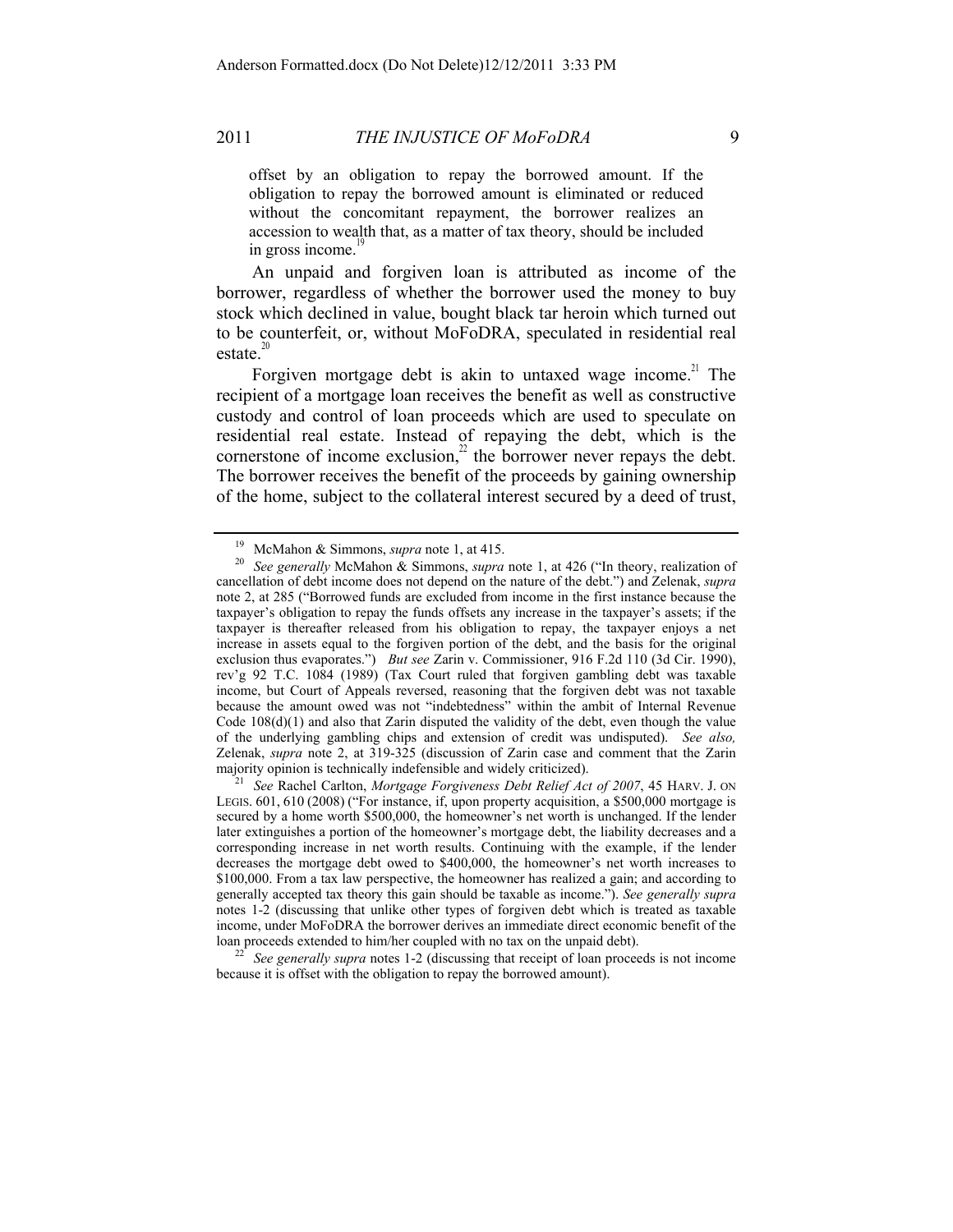mortgage, or similar instrument. $^{23}$ 

Members of Congress who oppose taxation of income from forgiven mortgage loans like to use the mantra "phantom income." There is nothing phantom about the income. The recipient of the loan received the benefit of those funds, used those funds for a purpose which he or she selected (i.e. to buy residential real estate), and did not repay those funds.

Senators and Representatives are concerned that without the new exemption [of income under MoFoDRA], taxpayers will pay taxes on phantom income. But it is not phantom income. If a taxpayer has a mortgage of \$1000 per month and the house is foreclosed on because he or she cannot afford the \$1000 per month payment, the taxpayer may move into an apartment and pay \$500 per month. That is \$500 less per month than what the taxpayer owed on the mortgage, which is \$500 more the taxpayer can keep or spend on other things. Moreover, it has long been the policy of the tax code that where a taxpayer's assets are freed from the obligation to secure a debt, the taxpayer has incurred taxable income.<sup>2</sup>

MoFoDRA provides an incentive to those real estate speculators who are solvent, but who elect to strategically walk away from a home. "In short, the financial costs of foreclosure, while not insignificant, are minimal compared to the financial benefit of strategic default, particularly for seriously underwater homeowners. For many, default is the 'in-the-money' option by any objective measure."<sup>26</sup>

<sup>23</sup> *See generally* TED H. GORDON, CALIFORNIA REAL ESTATE LAW 267 (6th ed. 2006) (explaining that title in a mortgage remains with the person who is borrowing money to purchase the home, and is a contract by which the property is pledged without delivery for repayment of the underlying loan); Fannie Mae, Form 3005, UNIFORM SECURITY INSTRUMENT: California Deed of Trust §§ 18 and 23, *available at* http://www.freddiemac.com/uniform/unifsecurity.html#highlights (deed of trust as collateral security with transfer rights in the borrower); Christopher L. Peterson, *Foreclosure, Subprime Mortgage Lending, and the Mortgage Electronic Registration System,* 78 U. CIN. L. REV. 1359, 1367 (2010) ("At closing the homeowner signs a promissory note on behalf of the originating lender and a mortgage or deed of trust with the originator as the

<sup>&</sup>lt;sup>24</sup> *See* Carlton, *supra* note 21, at 609; *See also* Rue Toland, *No Tax for "Phantom Income:" How Congress Failed To Encourage Responsible Housing Consumption With Its Recent Tax Legislation, 85 CHL-KENT L. REV. 345, 352-53 (2010).* 

<sup>&</sup>lt;sup>25</sup> Curt Hochbein, *Mortgage Forgiveness Debt Relief Act of 2007*, 38 CAP. U. L. REV. 889, 917-18 (2010).<br><sup>26</sup> Brent T. White, *Underwater and Not Walking Away: Shame, Fear, and The Social* 

*Management Of The Housing Crisis*, 45 WAKE FOREST L. REV. 971, 986 (2010).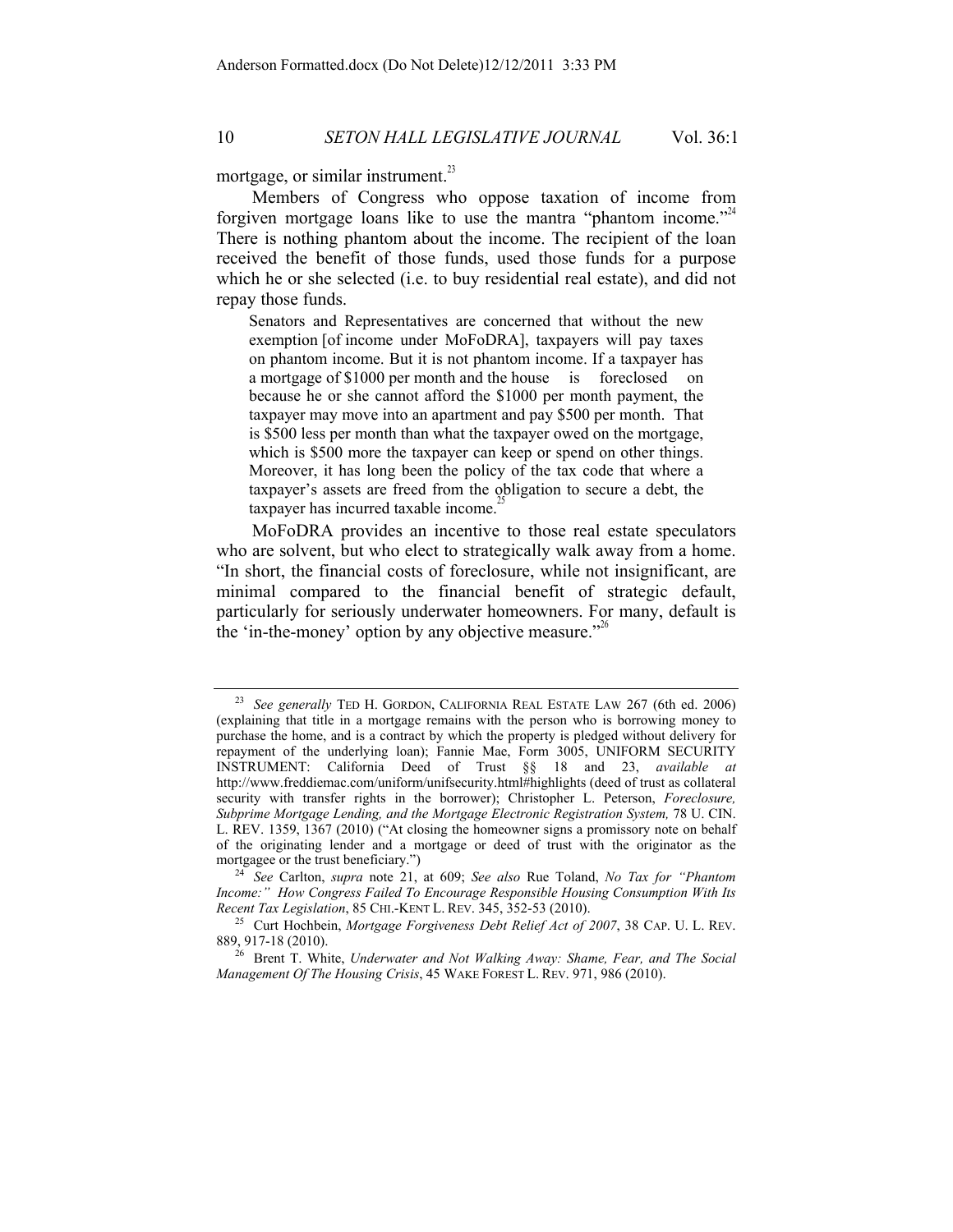# *II. THE SO CALLED "MORTGAGE MELTDOWN" AND EXCLUSION OF FORGIVEN DEBT AS INCOME FROM 2007 THROUGH 2012*

As of the end of the second quarter of 2011, there was approximately thirteen and a half trillion dollars of mortgage debt outstanding in the U.S. $^{27}$  Within this pool of mortgage debtors,

. . . it has been credibly estimated that there are at least 11.3 million U.S. homeowners, and probably as many as 15.2 million or more, who are 'underwater' in that the outstanding balances on their mortgages exceed the market value of their homes . . . . These two estimates constitute 23% and 32.2%, respectively, of all mortgaged residential properties, and some informed observers expect this percentage to sharply increase to as high as 48% by 2011 if property values continue to decline in some areas of the country.<sup>2</sup>

Congress is responsible for the residential real estate bubble due to its 1997 legislation granting tax free treatment for profits in residential real estate.<sup>29</sup> Not only is Congress to blame for the bubble, but is also now to blame for solvent individuals walking away from ill conceived acquisitions of residential real estate, thereby driving down prices for those who hold on to their homes and pay their debts.<sup>3</sup>

MoFoDRA is proof that residential real estate is Congress' favorite child, and why shouldn't it be? A mantra calling for every citizen to

<sup>&</sup>lt;sup>27</sup> FED. RESERVE STATISTICS AND HISTORICAL DATA, MORTGAGE DEBT OUTSTANDING (2011), *available at* http://www.federalreserve.gov/econresdata/releases/ mortoutstand/current.htm.<br><sup>28</sup> Gregory Scott Crespi, *The Trillion Dollar Problem of Underwater Homeowners:* 

Avoiding A New Surge of Foreclosures by Encouraging Principal-Reducing Loan Modifications, 51 SANTA CLARA L. REV. 153, 155 (2011).

*See generally* Toland, *supra* note 24 (examining various recent tax laws, including MoFoDRA, and positing that Congress has failed to address the problems which caused, and continue to fuel, the residential housing bubble); Bradford P. Anderson, *Welcome to My Flipperhood: A Call to Repair the Residential Real Estate Tax Swindle*, 7 GEO. J. L. & PUB. POL'Y 415, 417 (2009) (detailing how the 1997 Taxpayer Relief Act changed the tax code to allow the sale of a primary residence for up to half a million dollars of *tax-free* federal income, with only a two year ownership and occupancy requirement. This tax preference fanned the flames of speculation and irrational exuberance in the residential housing sector and also set the stage for a far reaching overall financial meltdown. Financial markets have succumbed to the artifice of tax-free incentives targeted at residential real estate, with devastating results); 26 U.S.C. § 121 (2010); Chang Cho, *Business Property Sales Under Secs. 1031 and 121*, TAX ADVISER, Apr. 1, 2000, at 223 ("Under Sec. 121(b)(2), for the sale of a principal residence on or after May 7, 1997, married couples filing jointly may exclude up to \$500,000 of gain (\$250,000 for singles) . . . ."). 30 *See supra* note 11.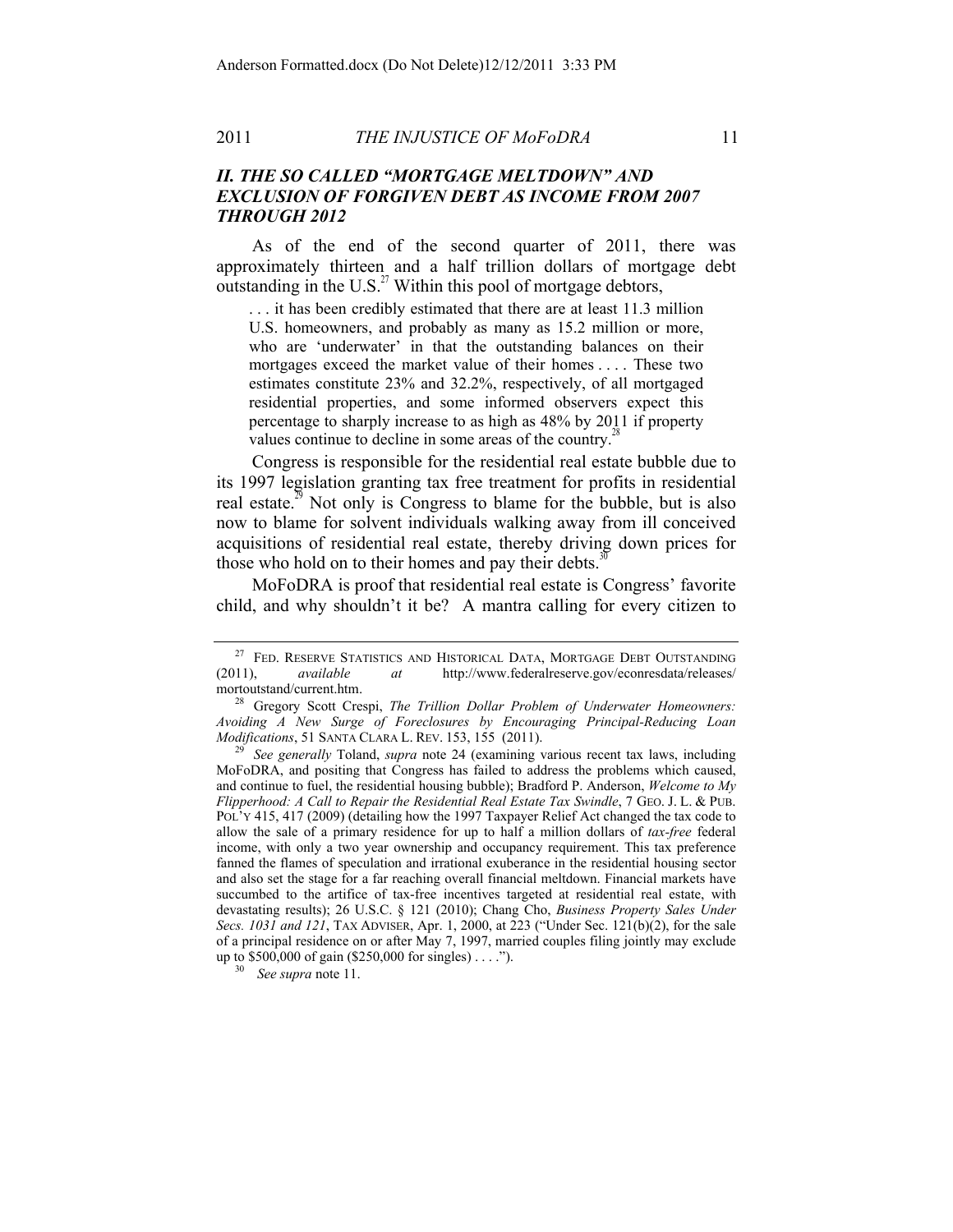own his or her own home is politically popular,<sup>31</sup> but perhaps the plea should only apply to every fiscally responsible citizen.Legislation is influenced by money, and there was big money from the residential real estate sector and financial loan sector pumped in to Congress in order to support passage of  $MoFoDRA$ <sup>3</sup>

No other type of forgiven debt, whether credit card, auto loan, or otherwise,33 benefits from the singular preferential treatment that Congress has conferred upon residential real estate. Those who roll the dice on residential real estate get to walk away from their debts on a tax free basis under MoFoDRA. The message from Congress is to act irresponsibly, and hope that many others do the same, because then you will receive preferential treatment.

Congress adopted the position that MoFoDRA is justified due to the fortuity of circumstances and market conditions out of the taxpayer's control. $34$  If Congress is so in tune with market conditions outside of one's control, then why was there no tax relief for stock market investors during the "dot com" decline?<sup>35</sup> Congress failed to

*the Cancellation of a Casino Debt?*, 27 NEW ENG. L. REV. 993, 994-1000 (1993) (explaining that in this particular case, the gambler's debt owed to the casino was not enforceable as a matter of New Jersey law, and therefore there was no discharge of indebtedness). 34 *See generally* Carlton, *supra* note 21, at 611-13.

<sup>35</sup> *See generally* Wayne A. Smith, *Tax Treatment of Employee Stock Options in High-*

<sup>31</sup> *See generally* President George W. Bush, Remark at the Signing of H.R. 3648, The Mortgage Forgiveness Debt Relief Act of 2007 (Dec. 20, 2007) (on file with White House Office of Press Sec'y) ("We want people to have a place they can call their own. After all, it's an essential part of the American Dream. And we want that dream to extend throughout

our nation. - President George W. Bush"). 32 *See generally* MAPLIGHT*,* http://maplight.org/us-congress/bill/110-hr-3648/323588/total-contributions (last visited Feb. 16, 2011) (Maplight.org report on contributions to members of the U.S. Senate for passage of MoFoDRA showing a total of \$15,411,298 paid in contributions to U.S. Senators for passage of this bill, of which \$15,068,073 originated from real estate agents, finance, insurance & real estate interests, and mortgage bankers and brokers); MAPLIGHT, http://maplight.org/us-congress/bill/110-hr-3648/376414/total-contributions (last visited Feb. 16, 2011) (Maplight.org report on contributions to members of the U.S. House of Representatives for passage of MoFoDRA showing a total of \$11,691,876 paid in contributions to members of the U.S. House of Representatives for this bill, of which \$11,050,276 originated from real estate agents, finance, insurance & real estate interests, and mortgage bankers and brokers) Additional sums were also contributed for the extension of MoFoDRA, through the Emergency Economic Stabilization Act of 2008. *See* MAPLIGHT, http://maplight.org/uscongress/bill/110-hr-1424/352600/contributions-by-vote; MAPLIGHT, http://maplight.org/us-congress/bill/110-hr-1424/352600/total-contributions (discussing extensive lobbying payments by security brokers, investment companies, commercial banks, and finance companies). 33 *But cf.* Mark J. Marroni, Zarin v. Commissioner*: Does a Gambler Have Income From*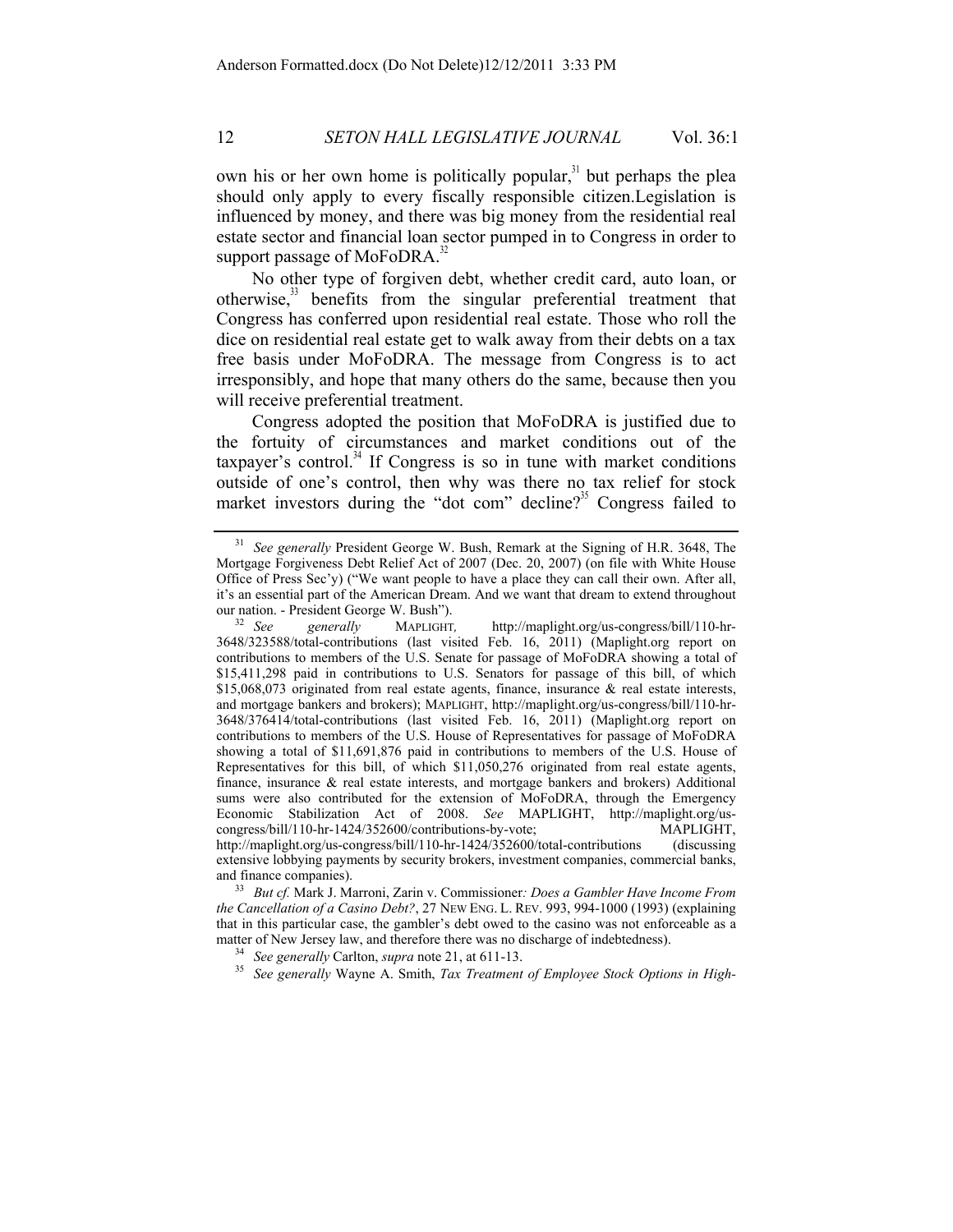come to the rescue of those suffering massive losses during this market decline, and press coverage indicated a less than sympathetic attitude to the victims of the decline.<sup>36</sup> "Dot com" victims were the sacrificial lambs, and residential housing remains the sacred cow. This perverse tax treatment is untenable and indefensible.

Congress' fueling of residential real estate speculation with up to half a million dollars of tax free gain every two years<sup>37</sup> coupled with real estate agents and mortgage lenders who market residential housing as an "investment," instead of a home in which to live, have thrust the Las Vegas mentality of gambling into residential real estate.<sup>38</sup> MoFoDRA is to intelligent tax legislation what the Titanic was to sink-proof shipbuilding.

*Tech Industry: When the Market Crashes, Make Sure You're Not on the Corner of Easy Street and Alternative Minimum Tax Boulevard,* 13 ALB. L. J. SCI. & TECH 865, 880-885 (2003) (discussing that alternative minimum tax liability resulted in many individuals paying large tax bills but having no actual gain after the high technology market collapse; although Congress was aware of this problem, no revisions to alternative minimum tax occurred to remedy the harm). 36 *See generally* Michelle Quinn & Kamika Dunlap, *Silicon Valley Slide; The Heart of* 

*the Tech Boom Has Seen a Lot of Businesses and its Extravagant Lifestyle Go Bust, But Some Optimism Remains*, ST. PAUL PIONEER PRESS, Aug. 20, 2002, at 1E ("When the mighty fall, as Silicon Valley has done, it's natural for others to take pleasure from it. 'There's a sense that people think, "You guys got what you deserved,'" said Michael Perkins, author of 'The Internet Bubble.'"); *The Dot Com Debacle*, NEW YORK OBSERVER, Mar. 12, 2001, at 4 ("The downfall of the dot-coms may be a good thing for the long-term health of the city, as we witness a return to the values of work and patience, and as young professionals realize there is virtue in holding a job instead of hopping from one so-called "opportunity" to another. After all, earning a salary, rather than depending on options and playing the markets, is where the smart money always places it bets in the end."); *When Dot Coms Ruled,* Nov. 13, 2000, BANGOR DAILY NEWS ("Many of these businesses deserved to die.").<br>
<sup>37</sup> See surve note 20.

<sup>&</sup>lt;sup>37</sup> *See supra note 29.*<br><sup>38</sup> *See generally Mark Andrew Snider, The Suburban Advantage: Are the Tax Benefits of Homeownership Defensible*, 32 N. KY. L. REV. 157, 157-158 (2005) ("If owning a home is the American dream, then owning a home might also be described as a tax dream ...."); *Keep the Tax Man Away from Real-Estate Gains*, WALL STREET JOURNAL, Nov. 20, 2002, *available at*

http://web.archive.org/web/20021122115127/http://www.realestatejournal.com/buysell/mort gages/20021120-smartmoney.html. ("If you've owned your home and have lived in it for two of the previous five years, then you can make a profit of up to \$250,000 if you're single or \$500,000 if you're married, with no tax bill. You may however owe state taxes. Never the less, this deal is so good that you should do everything you possibly can to get it.").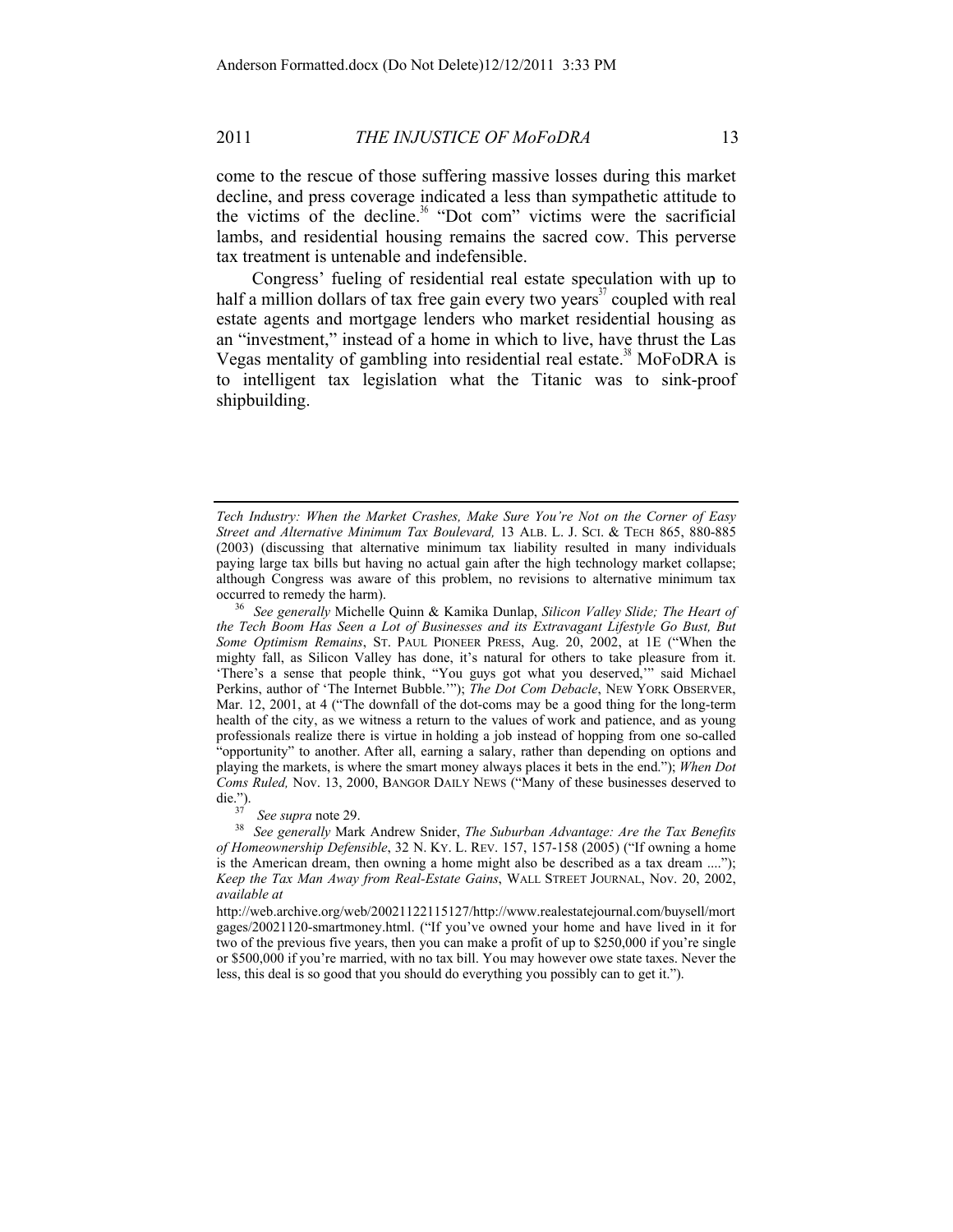# *III. THE INJUSTICE OF NOT TAXING FORGIVEN DEBT.*

"Justice isn't blind; it just looks the other way."<sup>39</sup>

# *A. Equity and Consistency: Things that are alike should be treated similarly.*

"Adam Smith's first canon of taxation was that taxes should be equal or equitable.... Aristotle, John Locke, and Adam Smith provided the philosophical foundation for a requirement of equality in taxation."40 MoFoDRA in every respect is contrary to these great minds, and Congress now supports inequality and inequity as a standard baseline.

Under John Rawls' Theory of Justice, MoFoDRA violates his two principles of justice in that the current law does not guarantee an equal claim to basic rights, and there is no equality of opportunity.<sup>41"</sup>The

original purpose of equality in taxation was to prevent both privilege and oppression. In ancient regimes, some were able to receive exemptions from taxation while others without influence paid the bulk of the taxes." $\mu^2$  The current exclusion of taxation on forgiven residential mortgage debt favors the wealthy and those who engaged in high stakes speculation because our progressive tax scheme affords those individuals the greatest tax exemption benefit.<sup> $43$ </sup> A wealthy individual

<sup>39</sup> THE BOOMTOWN RATS, *The Elephants Graveyard, on* MONDO BONGO (CBS Records

<sup>1981).&</sup>lt;br><sup>40</sup> William B. Barker, *The Three Faces of Equality: Constitutional Requirements in Taxation, 57 CASE W. RES. 1, 8 (2006).* 

<sup>&</sup>lt;sup>41</sup> Marjorie E. Kornhauser, *Equality, Liberty, And A Fair Income Tax*, 23 FORDHAM URB. L. J. 607, 623-24 (1996);

*see also,* Peter Halewood, *Law's Bodies: Disembodiment and the Structure of Liberal Property Rights,* 81 Iowa L. Rev. 1331, 1346 (1996) ("John Rawls - probably the most influential liberal theorist of our time - draws on Kant to argue that justice should be

understood as fairness."). 42 Barker, *supra* note 40, at 13. 43 *See* Internal Revenue Service, Tax Guide 2010 for Individuals 17, at 137-201 (2010), *available at* http://www.irs.gov/pub/irs-pdf/p17.pdf; Andres Martinez, *It's Your Housing Bubble And I'm Paying For It*, PITTSBURGH POST-GAZETTE, June 26, 2005, at C-2 ("All deductions are regressive by nature because they are worth more to taxpayers with higher incomes. The Treasury will give you a \$1,500 break for every \$10,000 in mortgage interest you pay if you are in the 15 percent tax bracket, but you'll get a \$2,800 break on the same deal if you are wealthier and paying a 28 percent marginal tax on your income. Isn't this backward? The deduction is a massive handout to the real estate industry, and a federal subsidy to the lifestyles of the nation's richest households."); *see also* Anthony C. Infanti, *Tax Equity*, 55 BUFF. L. REV. 1191, 1195 (2008) (Tax equity is concerned with the fair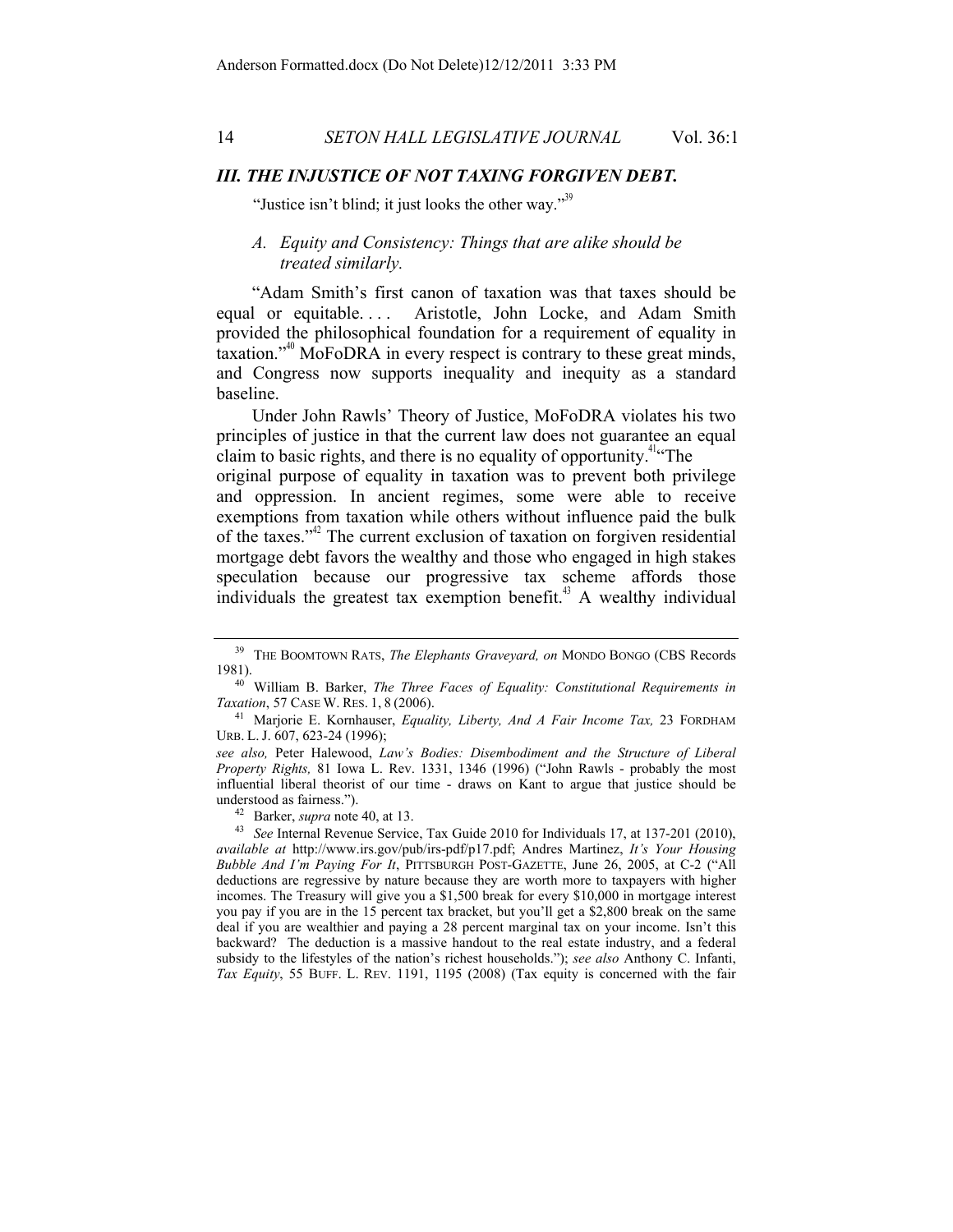Currently in America there is widespread concern that the middle class is shrinking. It is becoming more difficult for many in the middle class to maintain their position, and the upper classes are expanding, thus creating a wider gap between the 'haves and the have-nots'... [with] the potential of negatively affecting the economy and creating political instability.

As an example of MoFoDRA's regressive impact, assume that William is single with an annual adjusted gross income of \$200,000. William is in a 33% federal marginal income tax bracket, $\alpha$ <sup>45</sup> paying thirty-three cents in federal tax for every dollar of income at this level. When William walks away from his expensive home and receives another \$300,000 in untaxed forgiven debt, his highest marginal benefit increases up to  $35\%$  of the forgiven debt.<sup>46</sup> Meanwhile, Susan, a middle income single person, has an adjusted gross income of \$40,000. She is in a  $25\%$  federal marginal income tax bracket.<sup>47</sup> When Susan's middle class home is foreclosed upon, Susan realizes an additional \$30,000 in forgiven debt, still within the 25% marginal tax bracket. Susan's tax benefit under MoFoDRA is 25% of the forgiven debt, while wealthy William receives a regressive benefit ranging between 33-35% of the forgiven debt. This regressive treatment unfairly favors high income individuals who gambled on a major scale, providing substantially less benefit to lower income individuals. If the goal of Congress was to help

treatment of individuals who have the same or different incomes); Richard H. Thaler, *It's Time To Rethink The Charity Deduction*, THE NEW YORK TIMES, Dec. 19, 2010, Sunday Business Section, at 5 (explaining that due to our progressive marginal tax bracket system, mortgage deductions and charitable deductions are magnified in favor of the highest income individuals). 44 Susan Pace Hamill, *A Moral Perspective On The Role of Education in Sustaining the* 

*Middle Class*, 24 NOTRE DAME J. L. ETHICS & PUB POL'Y 309, 309-10 (2010)*; see also*  Susan Pace Hamill, *Ideologies of Entire Systems: A Moral Perspective on "Big Business" Fair Share of America's Tax Burden,* 1 U. ST. THOMAS L. J. 857, 869 (2004) ("All

reasonable tax policy experts conclude that tax structures should not be regressive . . . ."). 45 Internal Revenue Service, Tax Guide 2010 for Individuals 17, at 267 (2010), *available at* http://www.irs.gov/pub/irs-pdf/p17.pdf.<br><sup>46</sup> *Id.* In this example, William has an adjusted gross income of \$200,000, plus an

additional \$300,000 of forgiven loan debt which is untaxed under MoFoDRA (totaling \$500,000 of adjusted gross income). William's marginal rate is 33% on the adjusted gross income up to \$373,650, accounting for his \$200,000 of income plus \$173,650 of forgiven loan debt, with the remainder of the forgiven loan debt (\$126,350) benefitting William in the 35% marginal tax bracket. 47 *Id.*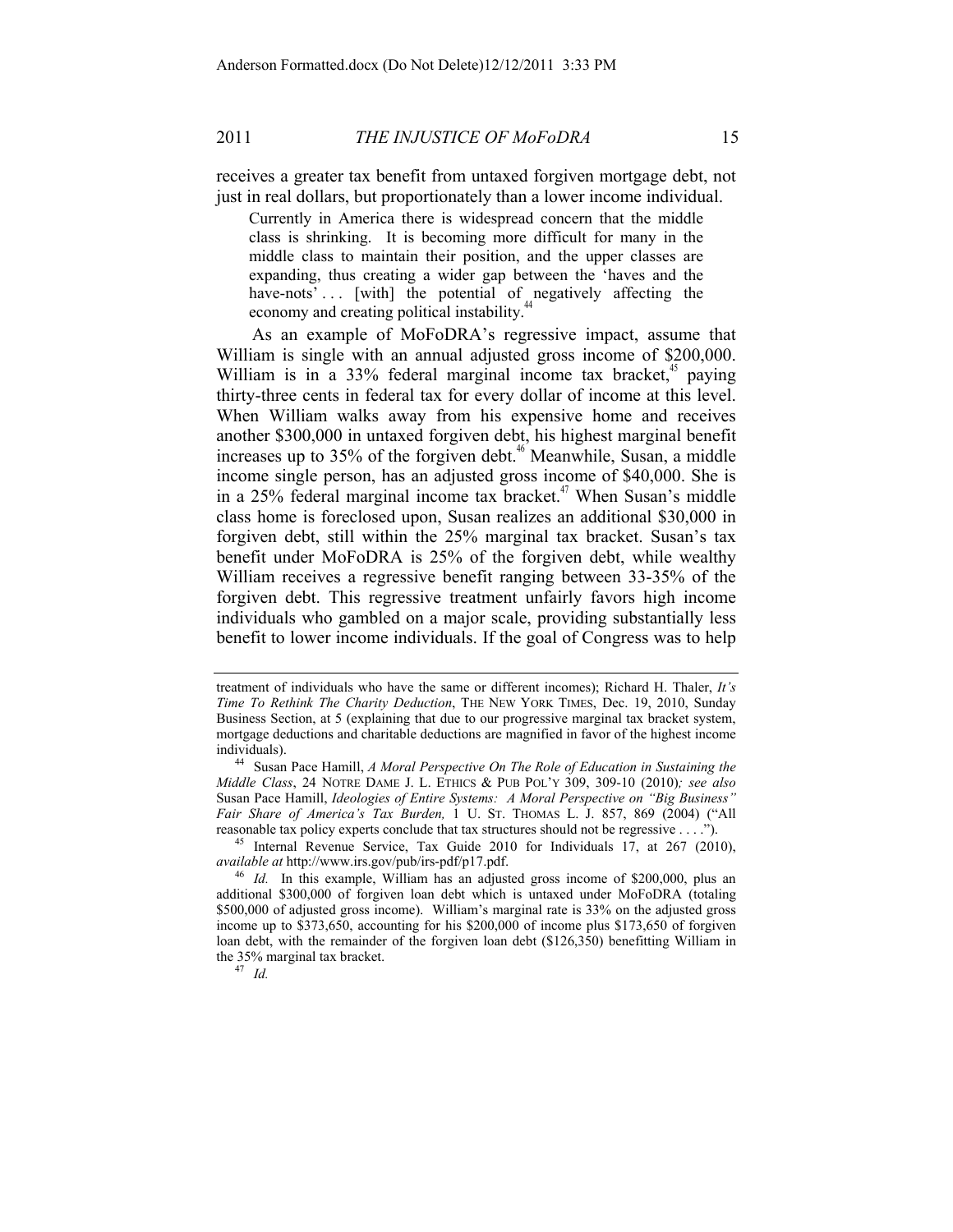the downtrodden, then why not place some reasonable middle class income caps on the tax exclusion rather than the upper class caps? Additionally, states with legislation which conforms to MoFoDRA confer further tax benefits upon those who are solvent and walk away from mortgage debt. $48$ 

In addition to the vertical equity<sup>49</sup> problem described above, MoFoDRA violates horizontal equity by treating persons at the same income level and in the same circumstances differently, purely on the fortuity of whether the debt was, or will be, forgiven between 2007 and 2012. "Horizontal equity reflects the notion that similarly situated taxpayers should carry the same burden."50 Under MoFoDRA, two people with the same identical income level and circumstances are treated differently. Person A is taxed for forgiven mortgage debt if it occurs prior to 2007, or after 2012. Meanwhile, person B receives the exact same discharged debt and resultant income in 2007 through 2012, and person B is not taxed.

The formal concept of HE [horizontal equity] has its roots in the literature of public finance economics. Indeed, some trace the notion of HE as a fundamental tax principle to John Stuart Mill, who opined that a tax system ought to demand an equal tax burden from taxpayers with equal capacity to contribute. Twentieth century economists fleshed out that idea further, and Richard Musgrave gave

http://www.deloitte.com/assets/Dcom-

http://www.deloitte.com/assets/Dcom-

<sup>48</sup> *See* DeLoitte MultiState Tax, External Update, *California Updates Federal Tax Conformity to January 1, 2009* (Apr. 15, 2010), *available at*

UnitedStates/Local%20Assets/Documents/Tax/us\_tax\_multistate\_CA\_4-16-2010.pdf. *See generally* CAL. REV. & TAX. CODE § 17144.5; California Tax Conformity Bill, 2010 Cal. Stat. S.B. 401, § 93 (2010) *available at*

UnitedStates/Local%20Assets/Documents/Tax/us\_tax\_multistate\_CA\_4-16-

<sup>2010.</sup>pdfhttp://www.deloitte.com/assets/Dcom-

UnitedStates/Local%20Assets/Documents/Tax/us\_tax\_multistate\_CA\_4-16-2010.pdf (conforming partially to federal law, but with  $a$  lower exclusion of income than under MoFoDRA). 49 *See* Susan Pace Hamill, *An Argument for Tax Reform Based on Judeo-Christian* 

*Ethics*, 54 ALA. L. REV. 1, 7 (2002) [hereinafter Hamill *Alabama*] ("Vertical equity, which primarily focuses on the taxpayer's ability to pay the tax, seeks to define how to fairly apportion the tax burden among taxpayers with different levels of income and wealth. Progressive taxes significantly factor in ability to pay by requiring taxpayers with a greater ability to pay to bear a higher burden, while regressive taxes disregard ability to pay by imposing a heavier burden on taxpayers with less ability to pay."). 50 Leo P. Martinez, *The Trouble with Taxes: Fairness, Tax Policy, and the Constitution*,

<sup>31</sup> HASTINGS CONST. L.Q. 413, 422 (2004).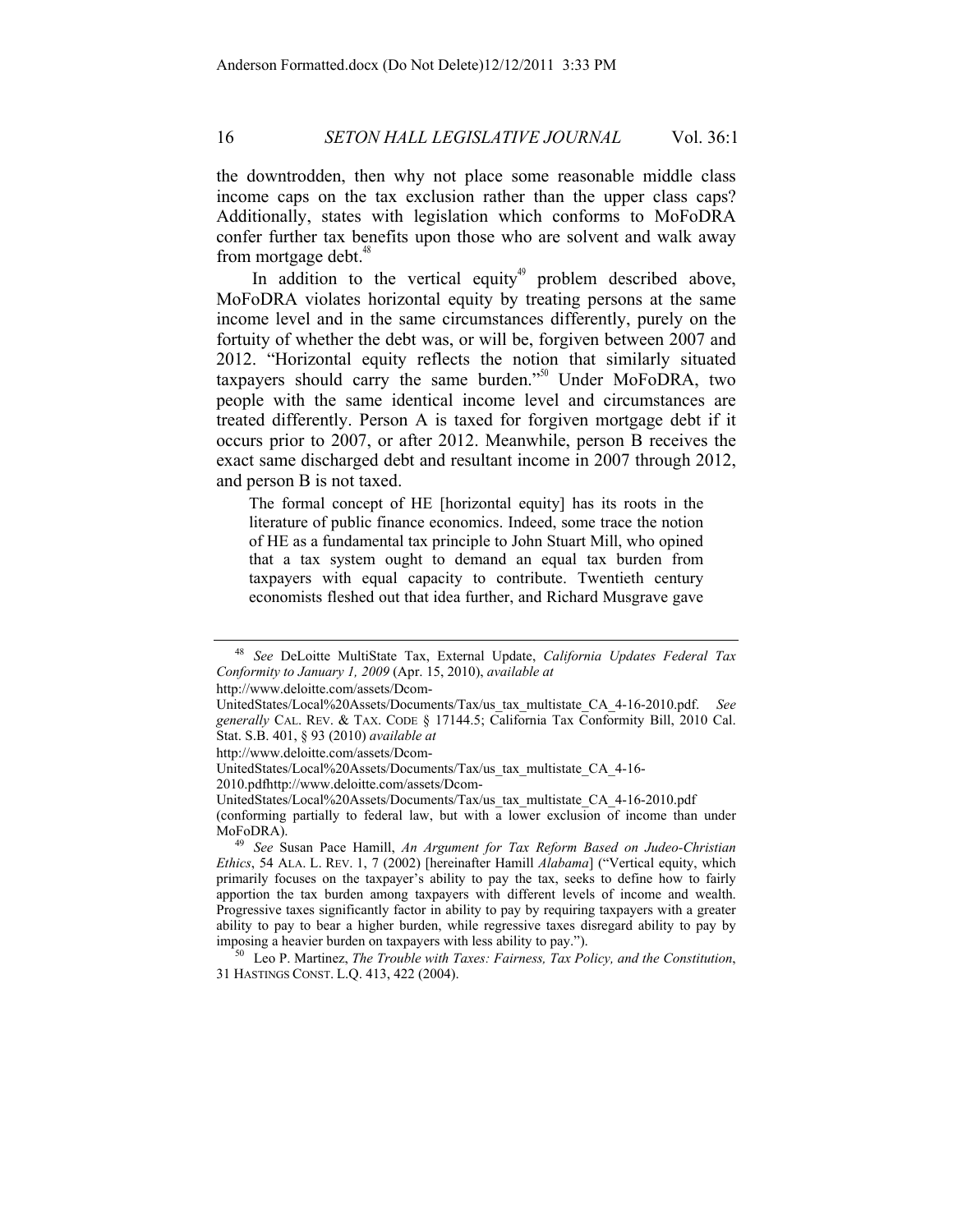the idea its current name.<sup>51</sup>

MoFoDRA also confuses those with rational minds who thrive upon consistency because the legislation imposes inconsistent treatment. $2^{\circ}$  For example, you go to a restaurant and order a glass of iced tea from your server. Your server brings you iced tea. When you ask for a refill of iced tea, you next receive lemonade, and then vodka, and then finally spicy salsa in your glass. You would be understandably puzzled, having no idea of what might occur next. Indeed, you would find meal planning difficult, never knowing what to expect next. MoFoDRA's bizarre tax free zone, coupled with a reinstatement of taxation on forgiven home loans in 2013, puzzles the mind of a rational human and begs for an explanation of where the consistency lies.

MoFoDRA's selective and preferential treatment of residential real estate speculators runs counter to the moral evaluation of tax policy proposed by tax scholar Susan Pace Hamill, who posits that a moral evaluation of tax policy is essential to determine sound tax policy.<sup>53</sup> She

believes that a moral evaluation of tax policy is essential to determine sound tax policy. Hamill argues that a moral evaluation of tax policy is the only valid metric that can be used to choose among competing tax regimes because the economic models that have been used to evaluate tax policy are fatally flawed through their use of limited variables . . . . Hamill argues that Judeo-Christian ethical

<sup>51</sup> Brian Galle, *Tax Fairness*, 65 WASH. & LEE L. REV. 1323, 1329 (2008). 52 *See* Joshua D. Sarnoff, *Equality as Uncertainty*, 84 IOWA L. REV. 377, 388 (1999) ("[P]rescriptive equality thus exerts its force by urging decisionmakers [sic] to seek greater certainty before deciding what treatment people deserve and before treating them unequally in the name of dispensing justice."). 53 Susan Pace Hamill, *An Evaluation Of Federal Tax Policy Based On Judeo-Christian* 

*Ethics,* 25 VA. TAX REV. 671, 673-675 (2006) [hereinafter Hamill *Virginia*]. *See also*, Hamill *Alabama*, *supra* note 49, at 3-4 ("This Article applies the moral principles of Judeo-Christian ethics as a basis for urging the citizens of Alabama to insist that Alabama's elected political leaders reform Alabama's state tax structure, a critically important step towards ensuring that Alabama's children, especially children from low-income families, enjoy an opportunity to build a positive future. Although using these principles as a reason to support tax reform may seem unusual, principles of Judeo-Christian ethics offer moral arguments that complement and often strengthen secularly based ethical arguments illustrating the need for social reform. Throughout American history, the moral principles of Judeo-Christian ethics have been used as one of many effective tools to evaluate and reform a wide variety of social structures, and have continued to be invoked in political debates. Moreover, when distinguishing ethical from unethical tax structures, Judeo-Christian ethics use broad principles similar to traditional tax policy theory, both indicating that tax burdens should be apportioned according to some measure of the taxpayer's ability to pay and should raise adequate revenues to meet at least the minimum needs of the community subject to the  $\text{tax.}^{\overline{\mathcal{P}}})$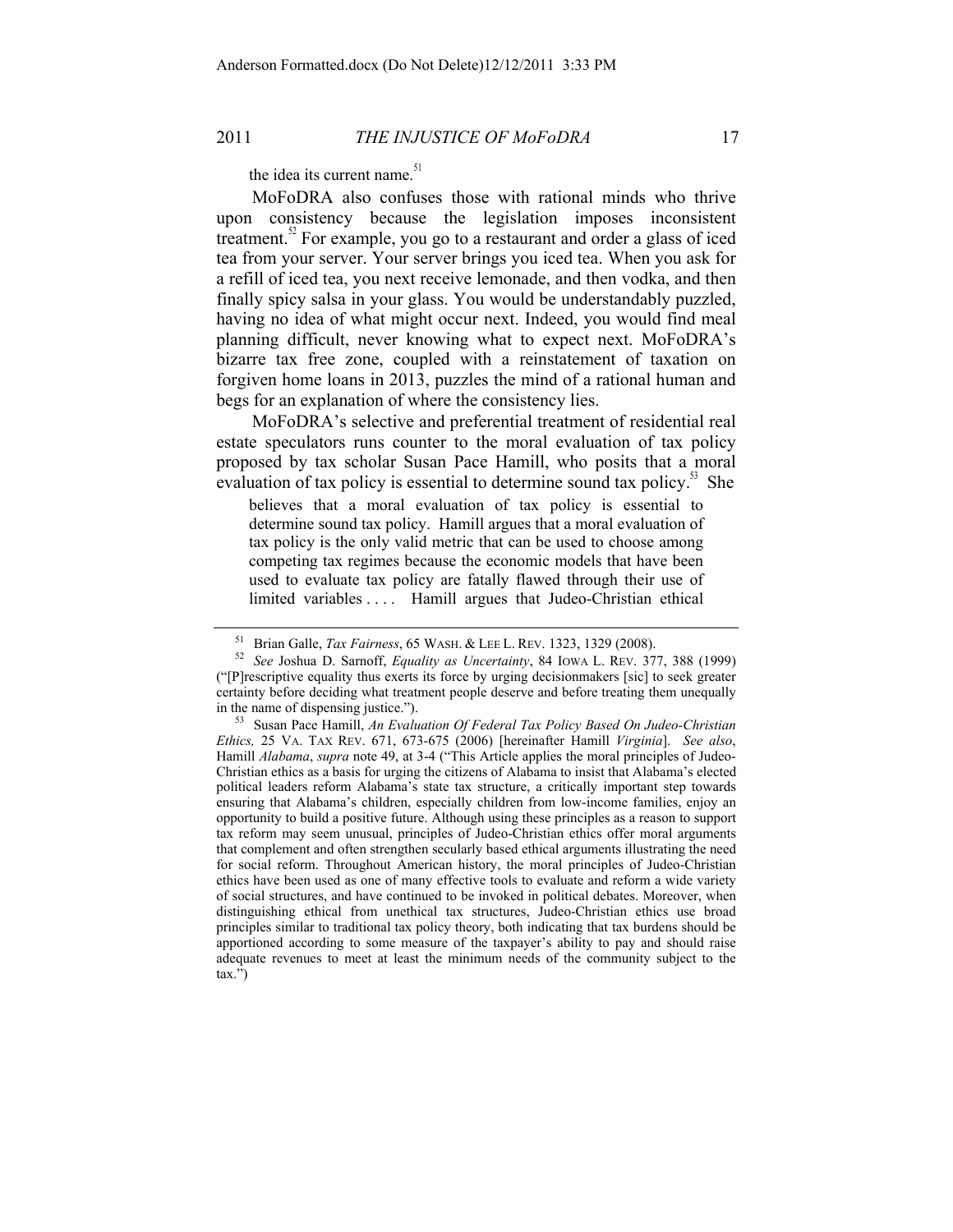principles "require tax policy structures that both raise adequate revenues providing all citizens a reasonable opportunity to reach their potential, and allocate the burden for paying the taxes under a moderately progressive model."

.... Hamill concludes that a valid Judeo-Christian tax policy must strike a balance between respecting individual property rights and providing everyone with a chance to realize their potential.<sup>3</sup>

Rather than individual accountability and societal participation, MoFoDRA represents the pinnacle of individual favoritism. MoFoDRA excludes equal treatment of all others who have carried the burden of taxes on discharged mortgage debt outside of the "no-tax" window from 2007-2012. "Objectivist ethics views human beings as independent agents and deems each person acting in his or her own long-term rational self-interest as the only avenue to reach moral correctness . . . [I]ndividual autonomy and the right of each person to be able to personally benefit from their efforts in the free market are valued above all other considerations . . . .<sup>55</sup>

The real threat of the objectivist ethics model represented by MoFoDRA is the self-centered preferential treatment coupled with the lack of accountability and elimination of social responsibility for the behavior of the individual. That is, those who overextended themselves are viewed as victims of circumstance and receive tax free income, while those who did not overextend themselves receive no such benefit and carry the entire burden of residential real estate speculation.

Objectivist ethics represents a form of atheism because the human person is substituted for a supreme deity. Within the framework of objectivist ethics, individuals owe no moral obligations to endure greater sacrifices for anyone else's benefit because only each individual's own self-interest has any moral relevance. Human beings acting in their long-term self-interest are considered the sole source of all wealth, and through the strength of their own rationality are viewed as capable of acting morally  $\ldots$ .

Those who overextended themselves and speculated on residential real estate are being rewarded by Congress for their imprudence, which

<sup>&</sup>lt;sup>54</sup> W. Edward Afield, *Dining with Tax Collectors: Reducing the Tax Gap Through Church-Government Partnerships, 7 RUTGERS BUS. L. J. 53, 107-108 (2010).* 

*Church-Government Partnerships*, 7 RUTGERS BUS. L. J. 53, 107-108 (2010). 55 Hamill *Virginia*, *supra* note 53, at 739-40. *See also,* Halewood, *supra* note 39, at 1387 ("The progression from Kantian abstract universalism to communicative ethics is a progression from an objectivist ethics and epistemology to an intersubjective model."). 56 Hamill *Virginia*, *supra* note 53, at 743-44 (internal citations omitted).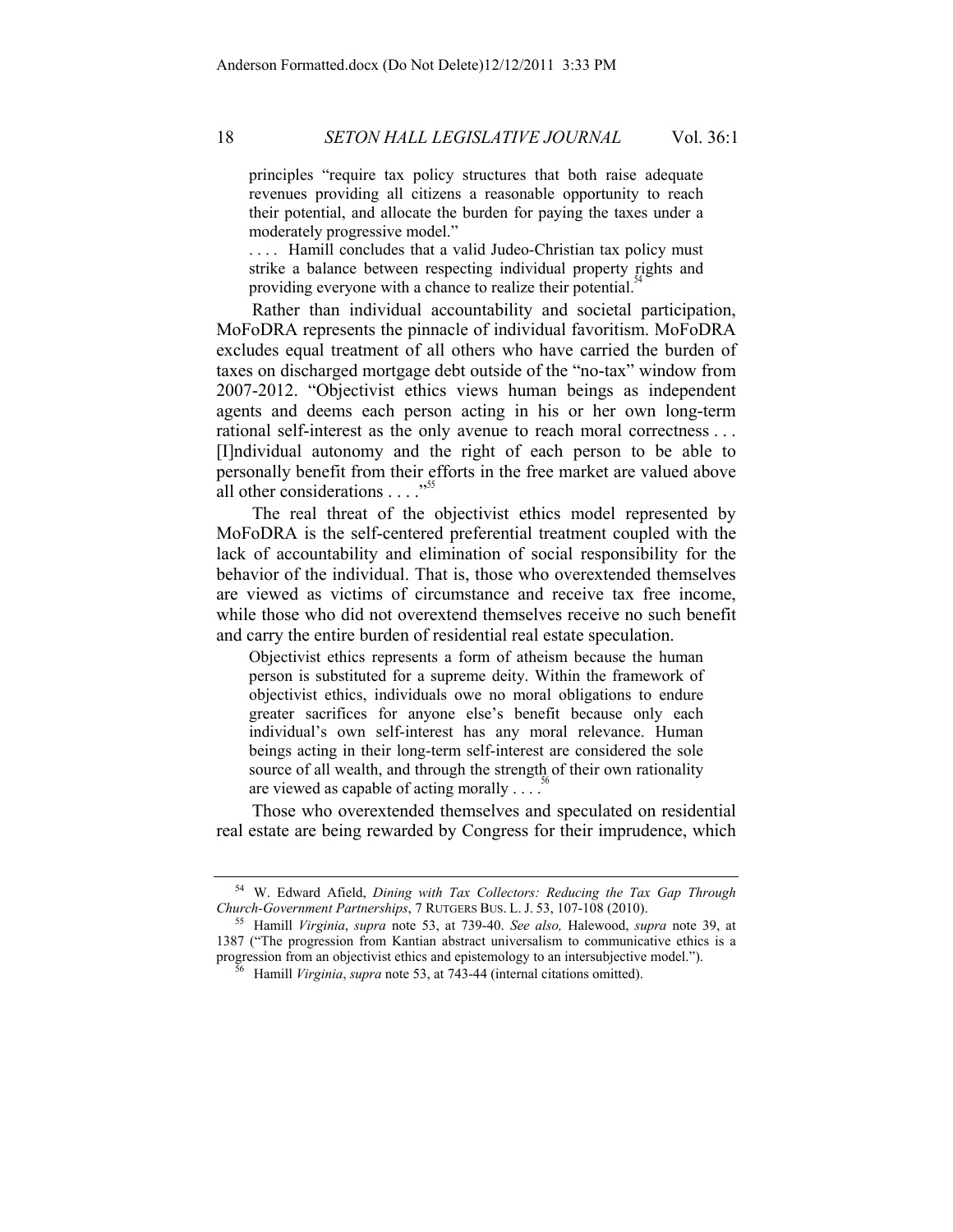is simply unfair. "To Aristotle, equality was the measure of justice; the unjust is unequal, the just is equal."<sup>57</sup> In Aristotelian theory, "things that are alike should be treated alike  $\ldots$   $\cdots$ <sup>58</sup> That being the case, either all forgiven debt should not be taxed, whether residential mortgage debt or otherwise, or all forgiven debt should be taxed as income because it represents an accession to wealth. "Equality is all about determining who equals are."<sup>59</sup> Forgiven residential mortgage debt is a superior among equals.

# *B. A Superior Among Equals: Disparate Treatment is not an Unfamiliar Face in Tax Law.*

"The idea of equality may be particularly problematic as a restraint on governments' power to tax."<sup>60</sup> From a constitutional perspective of equality, proportional taxation or a fair distribution of taxes would require, at a minimum, that the identical same source of income, for example, forgiven mortgage debt, should be taxed. $61$ 

Taking consistency and equality to its natural and necessary result, one could argue that the disparate treatment of forgiven mortgage debt constitutes a violation of the Equal Protection Clause. Although at first blush this may be attractive, "[t]he history of the Supreme Court's jurisprudence shows a move from an individual, rights-based concept of equality to a regime that appears to have no real concept of equality in

<sup>57</sup> Barker, *supra* note 40, at 5. 58 *Id*. 59 *Id.* at 36; *see also id*. at 48 ("The three faces of equality have been described as classical, social, and popular. Classical equality is an individual, rights-based principle that limits government action that aims oppressive measures at certain taxpayers while giving unwarranted privileges to others . . . . Social equality is a communal, group-based principle that relies on a constitutional vision of a more equal society premised on a fairer distribution of resources . . . Popular equality is popularly constituted equality. Its content is a matter of current political choice.").<br><sup>60</sup> *Id.* at 2.<br><sup>61</sup> KREIDER & BROSI, *supra* note 7, at 3-31 (mentioning that there exists another problem

of inequality in the tax treatment of discharged or excused non-recourse mortgage debt. A non-recourse loan is a situation where the lender looks only to the collateral (home) for recovery, and not any other assets of the borrower. . . "[T]here will never be COD [cancellation of debt] income in the foreclosure of a property with nonrecourse debt."); *see also*, McMahon & Simmons, *supra* note 1, at 426-27 (noting that a borrower who retains ownership of the property will realize cancellation of debt income, but that if "property subject to a nonrecourse debt is deeded to the lender in lieu of foreclosure, the entire amount of the nonrecourse debt is included in the amount realized on the sale of the property, even if the debt exceeds the fair market value of the property at the time of transfer."); Frederick H. Robinson, *Nonrecourse Indebtedness*, 11 VA. TAX REV. 1, 37-39 (1991).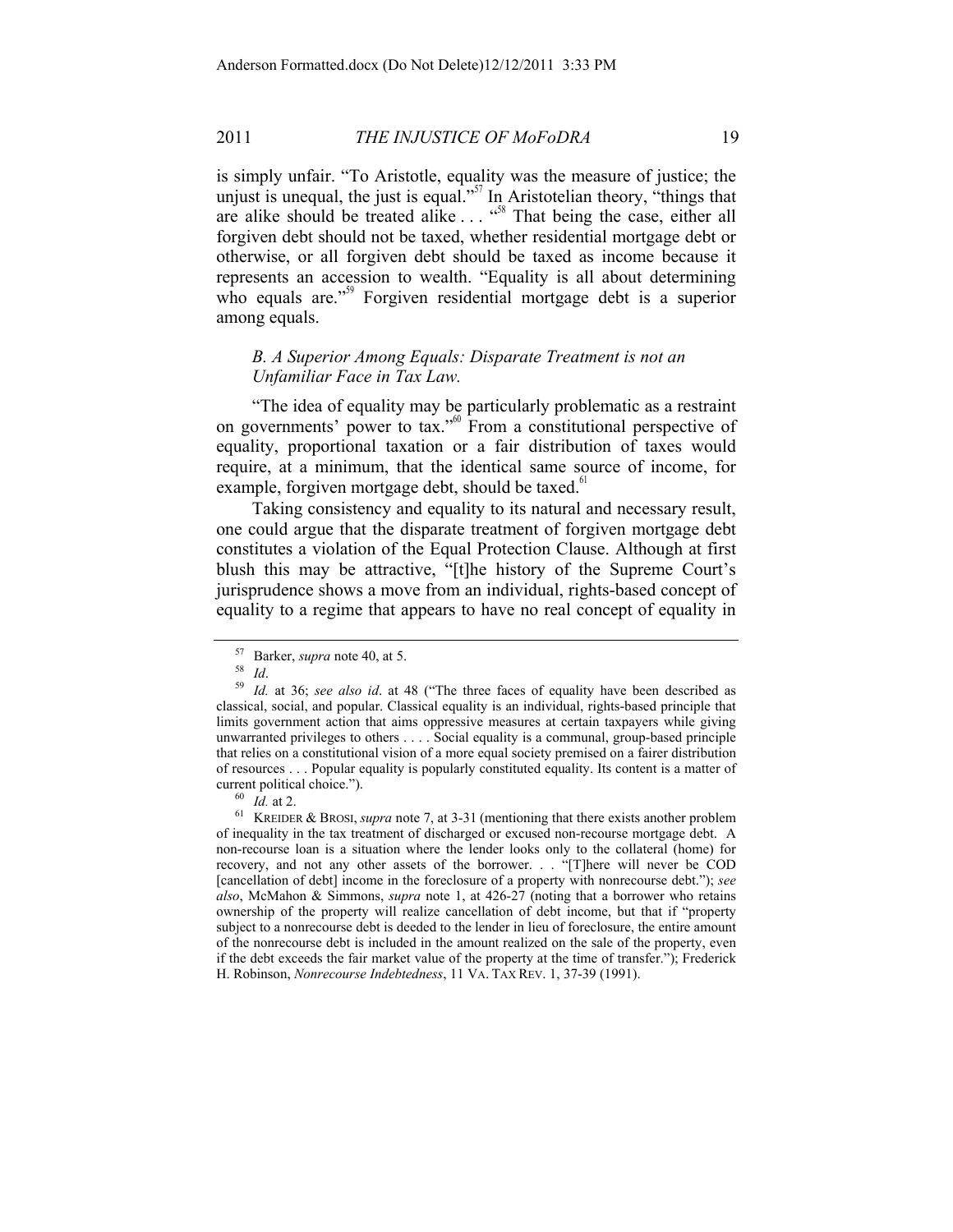tax at all . . . leading to almost complete deference to the legislature in tax matters."<sup>62</sup>

This deference to the legislative branch in creating tax preferences is the foundation of disparate treatment and the resultant lack of equity contained in MoFoDRA.

[M]any incentives clearly have nothing to do with the objective of fairness in taxation since their purpose is to treat taxpayers differently not on the basis of their particular circumstances, including their benefits received or their ability to pay, but instead on the basis of public purposes that intentionally distort equality. $\frac{8}{3}$ 

An Equal Protection argument from one who was taxed on forgiven debt prior to MoFoDRA is highly unlikely to meet with success.

Unless the classification infringes a fundamental constitutional right (other than the right to equality), Congress is given the widest latitude in taxation to make distinctions between taxpayers. A legislative enactment represents a legislative determination that the classified persons or objects of taxation are, in fact, dissimilar. Such a determination cannot be overturned unless the classification does not bear a rational relationship to a legitimate governmental purpose. There is no requirement that the legislature supply this purpose, and the legislation will be sustained as long as the courts find *any* justification. Indeed, the taxpayer must 'negative every conceivable basis which might support' the legislative classification. Though there is a requirement that there be a relation between justification and classification, the courts only require a plausible connection, not a provable one. In the case of individualized relief provisions for special taxpayers, it may be sufficient that Congress concluded that these few individuals faced hardship. Whether they did or did not is not judicially relevant. Speculation as to whether the classification was overinclusive is irrelevant; simply unwise legislation is not unconstitutional legislation ... Though modern taxation often creates extreme differences in the taxation of quite economically similar taxpayers, these disparities have not been viewed as involving the wholesale shifting of the tax burden from one class to another.<sup>6</sup>

Imagine that you lost your home to foreclosure in December of 2006. Assume that you had a \$250,000 mortgage, and upon foreclosure,

<sup>&</sup>lt;sup>62</sup> Barker, *supra* note 40, at 4-5.<br><sup>63</sup> *Id.* at 33. 64 *Id.* at 34-35 (emphasis in original) (internal citations omitted).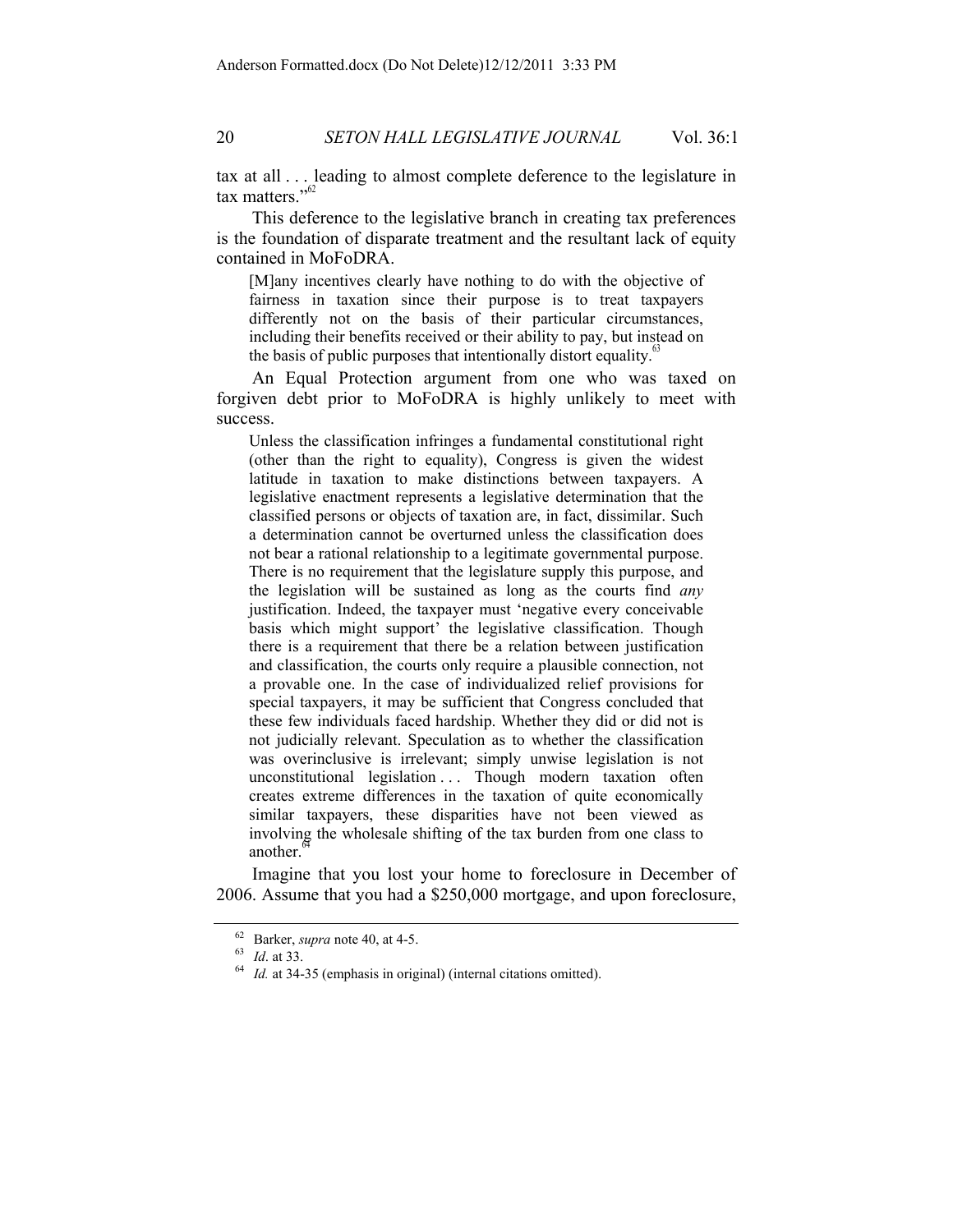the home sold for \$200,000. You would have \$50,000 of discharged debt that would be fully taxed. Assuming that you are in a 25 percent federal marginal tax bracket, this is \$12,500 of federal tax that you owe for the cancelled residential mortgage debt, plus any state income tax. Yet if you had fortuitously defaulted and been foreclosed upon one month later, you would have zero tax liability. MoFoDRA is roulette wheel tax policy from Congress.

What if Congress had addressed the right of women to vote in the same fashion as MoFoDRA? What if the Nineteenth Amendment, $\degree$ granting women the right to vote, would have only existed for six years, with an automatic repeal clause to take effect thereafter? If something is wrong, like prohibiting women from voting, it needs to be resolved permanently. If taxing forgiven loan debt is wrong, then it should be permanently addressed by MoFoDRA. Alternatively, if taxing forgiven loan debt is the right thing to do, then we should always do it. MoFoDRA's peculiar six-year preferential treatment of those who are solvent, but walk away from imprudent speculation in residential real estate, is a bizarre state of affairs. Even the prohibition of alcohol $^{66}$  did not contain an automatic expiration. When Congress subsequently decided that it was bad policy, the prohibition was repealed.<sup>67</sup> With MoFoDRA, Congress has adopted the following rationale: Good idea to tax forgiven mortgage debt prior to 2007; bad idea to tax from 2007 through 2012; good idea to tax in 2013 and thereafter.<sup>68</sup>

<sup>&</sup>lt;sup>65</sup> U.S. CONST. amend. XIX.<br><sup>66</sup> U.S. CONST. amend. XVIII.<br><sup>67</sup> U.S. CONST. amend. XXI.<br><sup>68</sup> *See supra* note 4 (MoFoDRA, as enacted and codified, took effect with the 2007 tax year, and by virtue of the text of the statute, terminates if the debt is discharged before January 1, 2013, i.e. by the conclusion of the tax year 2012).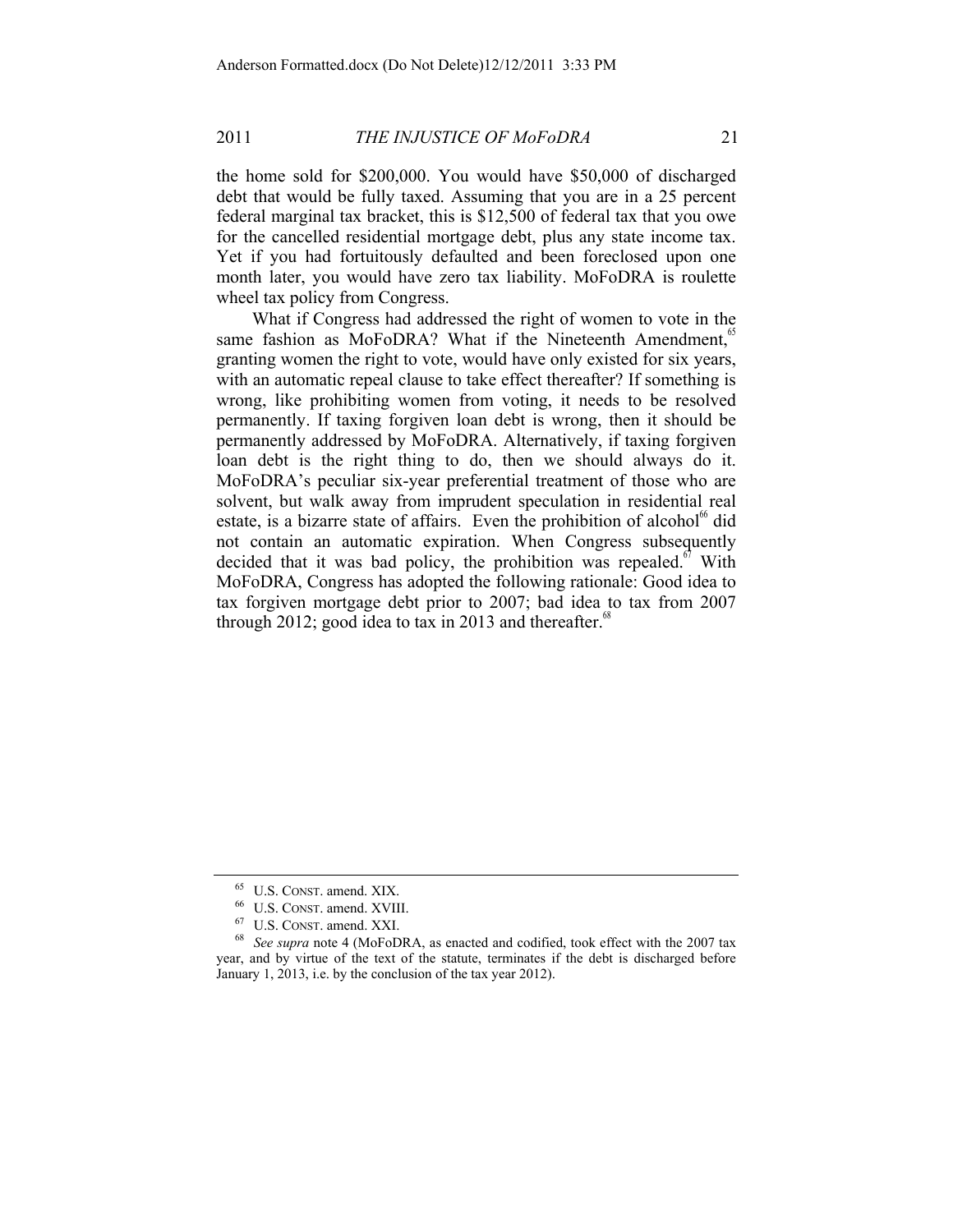#### *C. Shoddy Tax Policy: Rewarding Bad Conduct and Fiscal Irresponsibility.*

"The world owes me a living . . . I'm gonna take your money; count your loss when I'm gone. I'm alright Jack; I'm lookin' after number one."<sup>69</sup>

With human activity influenced by the tax code, Congress has reinforced speculation in residential real estate through MoFoDRA. "[T]he power to tax may well be the most important of all governmental powers; not only does tax revenue make all other powers practically possible, but tax in itself has enormous capacity to mold human activity."

In a period of an increasing government deficit,<sup> $1$ </sup> MoFoDRA's tax exemption imposes the cost of real estate speculation on innocent bystanders. As I describe in this Article, MoFoDRA has transferred the externalities and opportunity cost of speculating in residential real estate<sup> $2$ </sup> from those who overextended themselves and/or engaged in imprudent speculation onto the shoulders of those individuals who pay their debts, pay tax on their income, and act in a fiscally responsible manner.

A tax system, unlike a theory of the universe, must not only be

total debt past \$14 trillion."). 72 *See* Michael A. Livingston, *Reinventing Tax Scholarship: Lawyers, Economists, and the Role of the Legal Academy,* 83 CORNELL L. REV. 365, 374 (1998) ("The principal themes of tax scholarship – fairness, efficiency, and the search for a comprehensive tax base – are essentially economic in nature, so that even "traditional" tax scholarship has something of a law-and-economics flavor.").

<sup>&</sup>lt;sup>69</sup> THE BOOMTOWN RATS, *Lookin' After One, on* THE BOOMTOWN RATS (CBS Records 1977).<br><sup>70</sup> Barker, *supra* note 40, at 1.<br>11.6 Metatrice *Matter Reduce Deficit. IMF Warns*, WASH.

<sup>&</sup>lt;sup>71</sup> See generally Howard Schneider, *U.S. Must Reduce Deficit, IMF Warns*, WASH. POST, Jan. 28, 2011, at A16 ("The IMF warning comes as federal officials grapple with a congressional projection this week that the annual deficit will reach a historic \$1.5 trillion this year. This was the latest report to raise concerns about how massive government debts in developed countries could undermine the global economic recovery."); *U.S. Deficit to Hit Record \$1.5 Trillion,* CHICAGO SUN-TIMES, Jan. 27, 2011, at 22 ("A continuing weak economy and last month's bipartisan tax cut legislation will drive the government's deficit to a record \$1.5 trillion this year, a new government estimate predicts. The eye-popping numbers mean the government will continue to borrow 40 cents for every dollar it spends."); Seth McLaughlin, *Deficit Diggers Now Vow to Fill Hole; Both Parties Bear Debt Blame,* WASH. TIMES, Feb. 9, 2011, at 1 ("During Mr. Bush's eight years in office, the national debt jumped from \$5.628 billion to \$9.98 trillion. Mr. Obama's \$814 billion stimulus package and unchecked entitlement spending over the past two years pushed the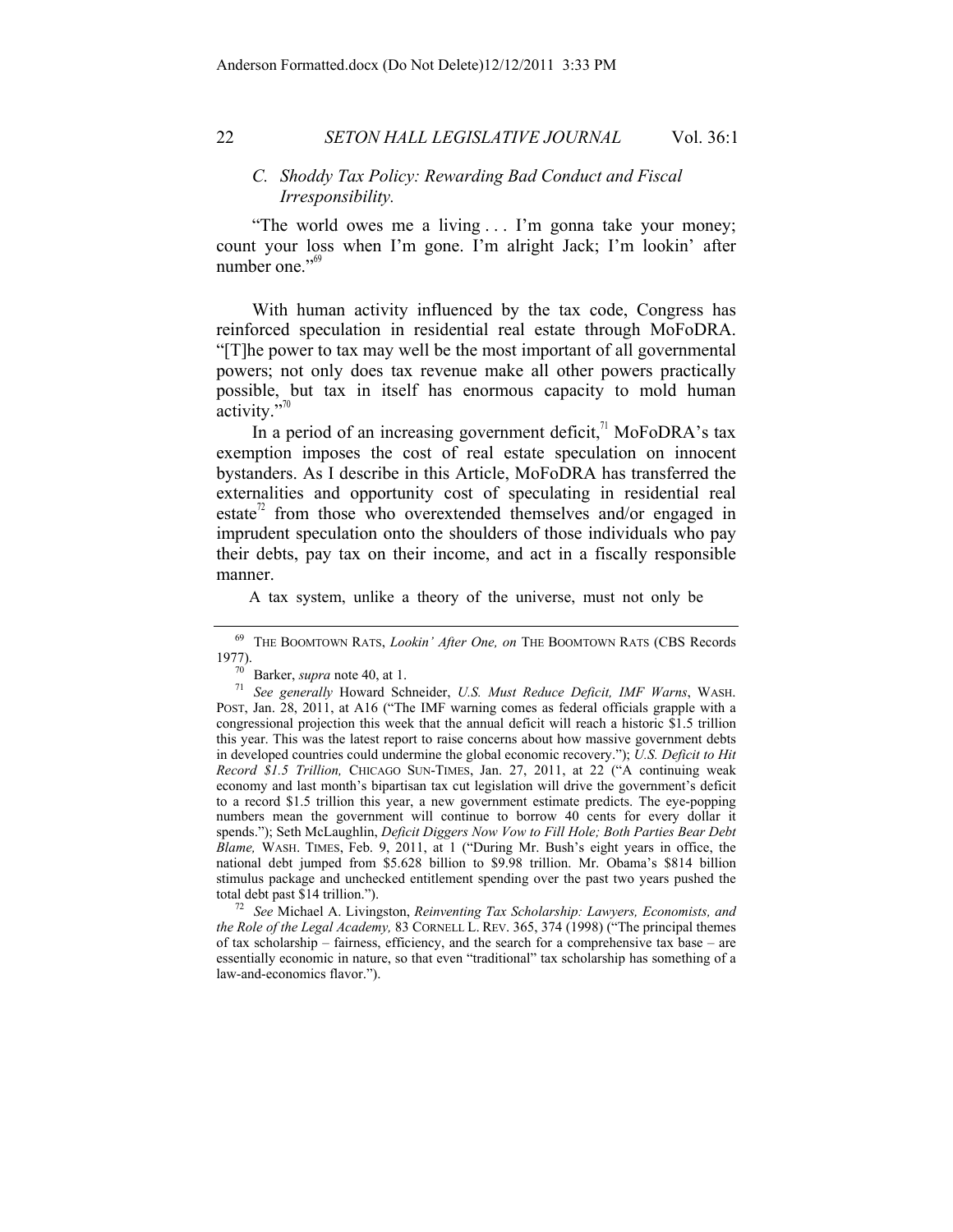simple, it must also be 'fair.' At a minimum, it must be perceived as fair by the taxpaying public in order to withstand the public's scrutiny . . . Fairness is indispensable to enacting tax legislation because it increases taxpayer morale and enhances voluntary compliance.

The only moral compass guiding the exemption of discharged mortgage debt from taxation is the self-interest of the ranks of those who engage in or benefit from residential real estate speculation, including real estate brokers and agents, mortgage lenders, and speculators. "Income tax law is utilized to encourage or reward activities considered to be beneficial from society's perspective  $\dots$ . Those who lost homes and were taxed on forgiven debt prior to 2007 simply did not fail in large enough numbers or lobby strong enough to receive this tax preference. What does this say about Congress and the current tax preference in MoFoDRA? "[G]reed drives the . . . powerful to do everything they can to avoid paying their fair share of taxes.<sup> $2^{75}$ </sup> Residential real estate tax legislation is clearly influenced by the powerful real estate lobby.<sup>76</sup>

At its core, MoFoDRA creates an incentive for people to strategically walk away from homes that they speculated upon by providing tax-free treatment for the forgiven loan debt.<sup>77</sup> One impact of this incentive is to further drive down home prices by increasing the supply of homes on the market.<sup>78</sup> Although members of Congress may argue that MoFoDRA was intended to aid the residential housing market, I posit that it has the opposite effect, leading to increased defaults on mortgages.<sup>79</sup> MoFoDRA also drives down home values, creating a long-term punishment and disincentive for those who pay

<sup>78</sup> See supra note 11. See generally Tim Iglesias, *Our Pluralist Housing Ethics and the Struggle for Affordability,* 42 WAKE FOREST L. REV. 511, 520-530 (2007) (discussing the various housing ethics which have shaped U.S. housing law and policy, including housing as an economic good, housing as a home, and housing as providing social order). 79 *See supra* note 77.

<sup>&</sup>lt;sup>73</sup> Martinez, *supra* note 50, at 414-16.<br>
<sup>74</sup> Barker, *supra* note 40, at 31.<br>
<sup>75</sup> Hamill *Virginia, supra* note 53, at 763.<br>
<sup>76</sup> See supra note 32.<br>
<sup>77</sup> White, *supra* note 26, at 985 ("The most significant financi is the risk of . . . tax liability for the unsatisfied portion of one's loan upon foreclosure. But even these potential costs are significantly less than one might expect . . . . tax regulations have recently changed to waive taxes on the unpaid portion of a mortgage upon foreclosure, which was previously classified as income to the borrower if the lender reported it as such.")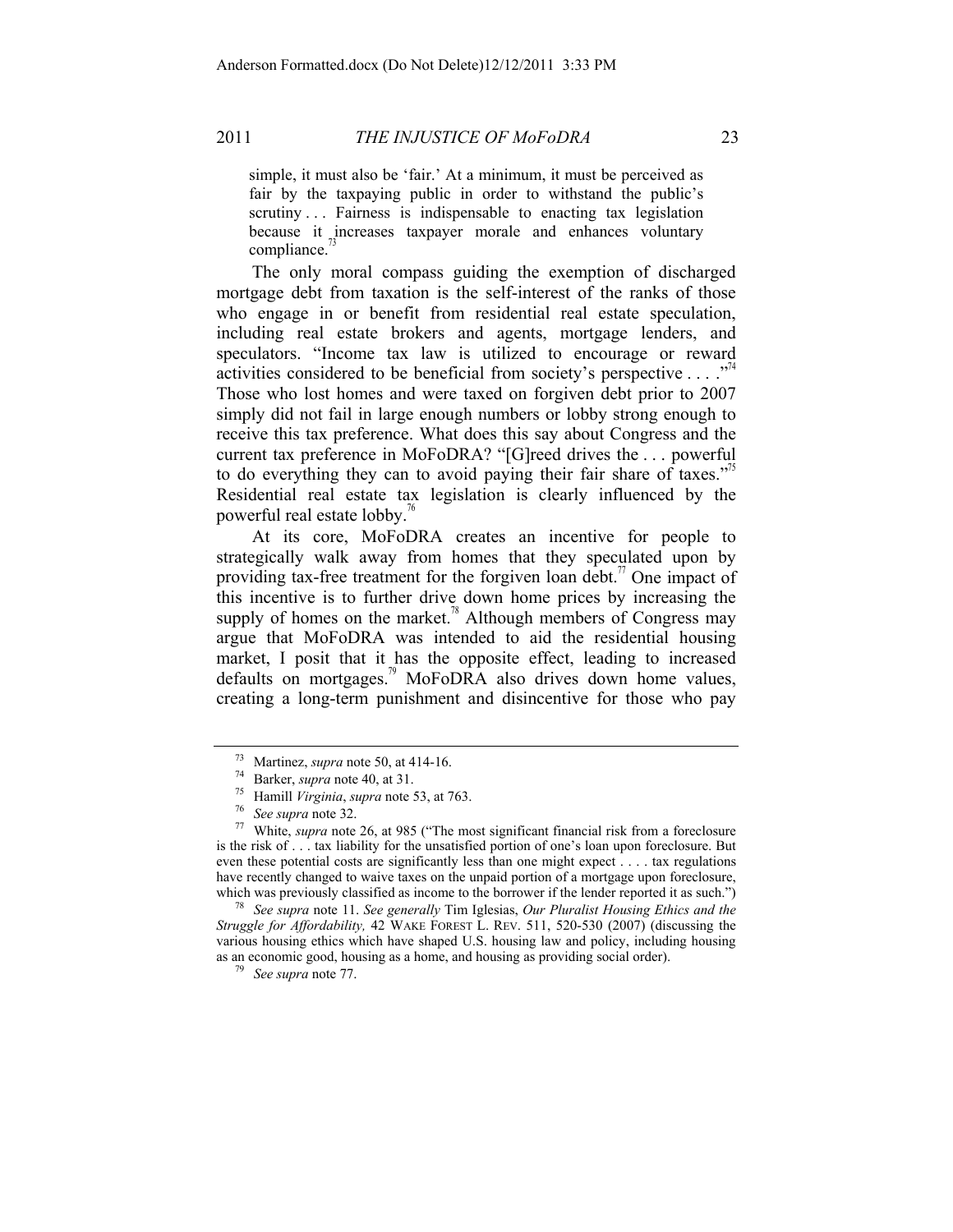their mortgage obligations, by leaving such persons with lower home values. $\frac{80}{30}$ 

"It is no great insight to observe that a tax system can serve several different functions. Most obviously, taxes raise revenue for government services."<sup>81</sup> In an era of escalating government debt caused by bailouts and so-called 'stimulus' spending, it seems odd that the federal government would elect to reduce its ability to collect taxes by granting a tax-free exemption for income derived from discharged residential mortgage debt. $82 \text{°}$  "The IRS estimates that as many as 169,000 returns included a form 982 excluding as much as \$24.6 billion in cancelled debt on 2008 tax returns." $33$ 

MoFoDRA violates the delicate yin and yang balance of tax policy for a loan and its repayment. When a lender loans money to a borrower, the borrower receives the benefit of the proceeds but is not subject to taxation on the loan proceeds due to the repayment obligation. $84$  When the borrower repays the loan, the loan proceeds return to the lender, along with taxable income in the form of the interest paid on the loan.<sup>85</sup> The non-taxation of the borrower, due to repayment, and taxation of the lender for interest provides a natural balance.<sup>86</sup> When a loan is not

<sup>80</sup> *See supra* note 11. 81 Galle, *supra* note 51, at 1346 ("The structure of a tax system can also serve a regulatory function, as with the classic Pigouvian tactic of imposing a tax on activities that give rise to externalities."); *Id.* <sup>82</sup> *See supra* note 4.

<sup>&</sup>lt;sup>83</sup> KREIDER & BROSI, *supra* note 7, at 3-39.<br><sup>84</sup> Allen Holzer, *Restructuring the Tax Treatment for Home Equity Draws: Implementing Consumption Tax Fundamentals to Preserve Home Equity,* 24 BYU J. PUB. L.  $225$ ,  $232-233$   $(2010)$  ("Currently, a mortgagor (a borrower who takes out a home loan) is not taxed on proceeds received from a loan. This policy is rooted in the Internal Revenue Code's ("the Code's") presumption that a borrower will pay her loan back in full. Therefore, the borrower will not receive a net economic gain. . . . In theory, if a borrower pays her loan back in full, this tax treatment is logical because she truly does not have a net economic gain. However, if the borrower defaults on the loan, she benefits from tax-free gains extracted from her property.") *See also* Comm'r v. Indianapolis Power & Light Co., 493 U.S. 203, 207-08 (1990) (explaining that a loan is not income due to the repayment obligation); Comm'r v. Tufts, 461 U.S. 300, 307 (1983); James v. United States, 366 U.S. 213, 219 (1961). 85 26 U.S.C. § 61(a)(4) (2010). 86 McMahon & Simmons, *supra* note 1, at 416. ("Every loan charge-off and mortgage

foreclosure has tax consequences. While the creditor most often claims a bad-debt deduction or business-related loss, the debtor generally must recognize gross income and pay income taxes on an amount roughly equal to the creditor's loss, unless a special exception applies to exclude the debt relief from income.").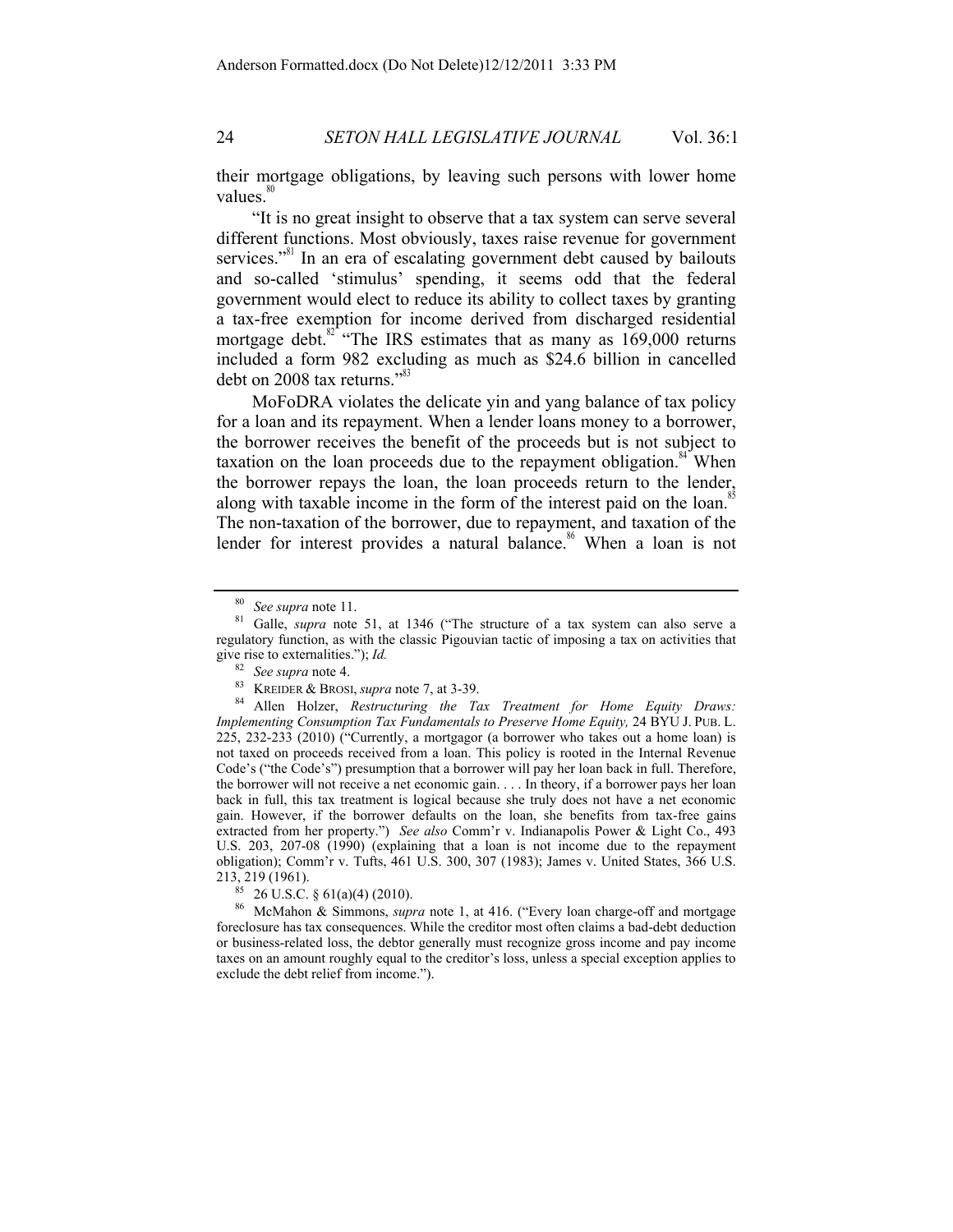repaid, the lender engaged in the business of making loans reduces his or her taxes by taking a deduction for a bad debt, which is offset by the borrower being taxed on the unpaid loan proceeds.<sup>87</sup> This natural tax policy balance is tainted by MoFoDRA, which exempts the borrower from taxation on the discharged debt while granting the lender (e.g., banks which received bailout money) a tax deduction for the unpaid loan.<sup>88</sup> Instead of creating a level playing field of asset parity, Congress's exclusion of income from discharged mortgage debt is merely putting more fuel on the fire for residential real estate speculation.

# *D. Even Without MoFoDRA, There Was Already Relief for Those Who Were Insolvent.*

MoFoDRA was never needed to protect those who are truly underwater. Section 108(a)(1)(B) of the Internal Revenue Code excludes discharge of indebtedness from income if the taxpayer is "insolvent."<sup>89</sup> Insolvency is defined in Section  $108(d)(3)$  as "the excess" of liabilities over the fair market value of assets."90 Judicial interpretation of this provision "requires that all of the taxpayer's assets, including assets exempt from the claims of creditors under state law, be included in determining whether the taxpayer's liabilities exceed his assets."<sup>91</sup>

For those who argue that MoFoDRA was necessary to prevent harming those who are upside down in their mortgage, the insolvency exception already offered protection. MoFoDRA extends tax-free treatment to individuals who are solvent and have the capacity to pay income tax on discharged mortgage debt. The insolvency exception obviates the need for MoFoDRA. Similarly, if MoFoDRA's income tax exclusion rests upon the elusive concern of anticipatory filings for bankruptcy, then perhaps **all** forgiven loan debt, mortgage or otherwise, should be excluded from taxation for the fear that the recipients of this

<sup>87</sup> 26 U.S.C. § 166 (2010). 88 *Id.*

<sup>89</sup> 26 U.S.C. § 108(a)(1)(B) (2010). *See also* Leila E. Dal Pos, *Hard Times for Individuals: Creditor Issues & Estate Administration*, 50 N.H.B.J. 16, 19 (2009) ("[T]he term 'insolvent' means the excess of liabilities over the fair market value of assets, determined immediately before the discharge. The amount that may be excluded from income is no more than the amount by which the taxpayer is insolvent.").<br><sup>90</sup> 26 U.S.C. § 108(d)(3) (2010).<br><sup>91</sup> McMahon & Simmons, *supra* note 1, at 455.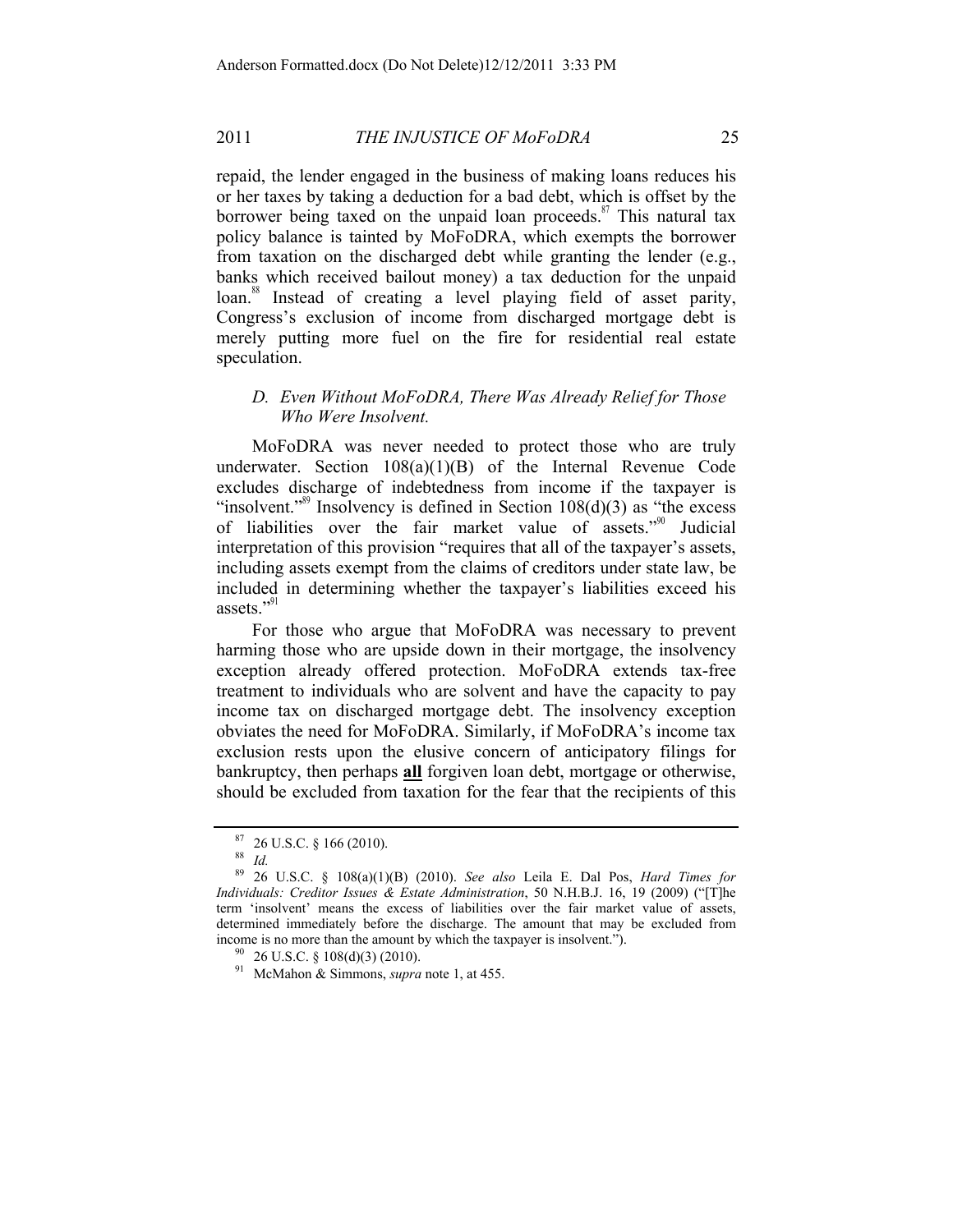income might declare bankruptcy. Barking at shadows does not justify poor tax policy.

If banks and mortgage brokers are the evil *causa sine quo non* of mortgage debt being incurred in the first place, and individuals who speculated in residential real estate did so under the duress of nasty banks and mortgage brokers, then the victim should pursue civil remedies against the transgressors for all damages.<sup>92</sup> Civil remedies are also appropriate in the event of fraudulent foreclosure mills.<sup>93</sup> MoFoDRA cannot be justified by using a broad brush to paint a picture of borrowers being unfairly influenced by real estate agents, banks, and mortgage brokers.

It could be argued that a person who walks away from his or her home is already punished by loss of any down payment and principal amount paid, or by virtue of a bad credit score. The loss of the down payment and any principal payments made are part of home ownership, and in any event, would reduce the total amount of discharged debt and taxable income, even without MoFoDRA. As to the issue of credit scores, "While the actual financial cost of having a poor credit score for a few years may be hard to quantify, it is not likely to be significant for most individuals - especially not when compared to the savings achieved by walking away from a seriously underwater mortgage. Whereas a good credit score might save an average person tens of thousands of dollars over the course of a lifetime, a few years of poor credit shouldn't cost more than few thousand dollars.  $\cdot^{94}$ 

Professor Brent White of the University of Arizona has published an intriguing article about the strategic decision on whether to walk away from an underwater mortgage.<sup>95</sup> His article is well reasoned and even handed in its legal, moral, and ethical analysis of the topic. My

<sup>92</sup> White, *supra* note 26, at 993, note 100. 93 *See generally* Todd Ruger, *Shortcuts On The Paper Trail,* SARASOTA HERALD TRIBUNE, Nov. 28, 2010, at A1 (improper dates and signatures on mortgage documents have resulted in inappropriate foreclosures); Tom Harvey, *B of A Focus of Utah Foreclosure Lawsuit,* THE SALT LAKE TRIBUNE, Feb. 17, 2011 (no page number listed) (challenges raised to foreclosure process); Julie Creswell & Barry Meier, *Bet on Foreclosure Boom Turns Sour For Investors*, N.Y. TIMES, Feb. 2, 2011, § B, at 1 (investors in a business specializing in foreclosures are concerned over possible inappropriate activity in the foreclosure process); John Schwartz, *Judges Berate Bank Lawyers in Foreclosures*, N.Y. TIMES, Jan. 11, 2011, § A, at 1 (failure to follow appropriate technicalities in foreclosure process raise judicial concerns). 94 White, *supra* note 26, at 984-85. 95 *Id.*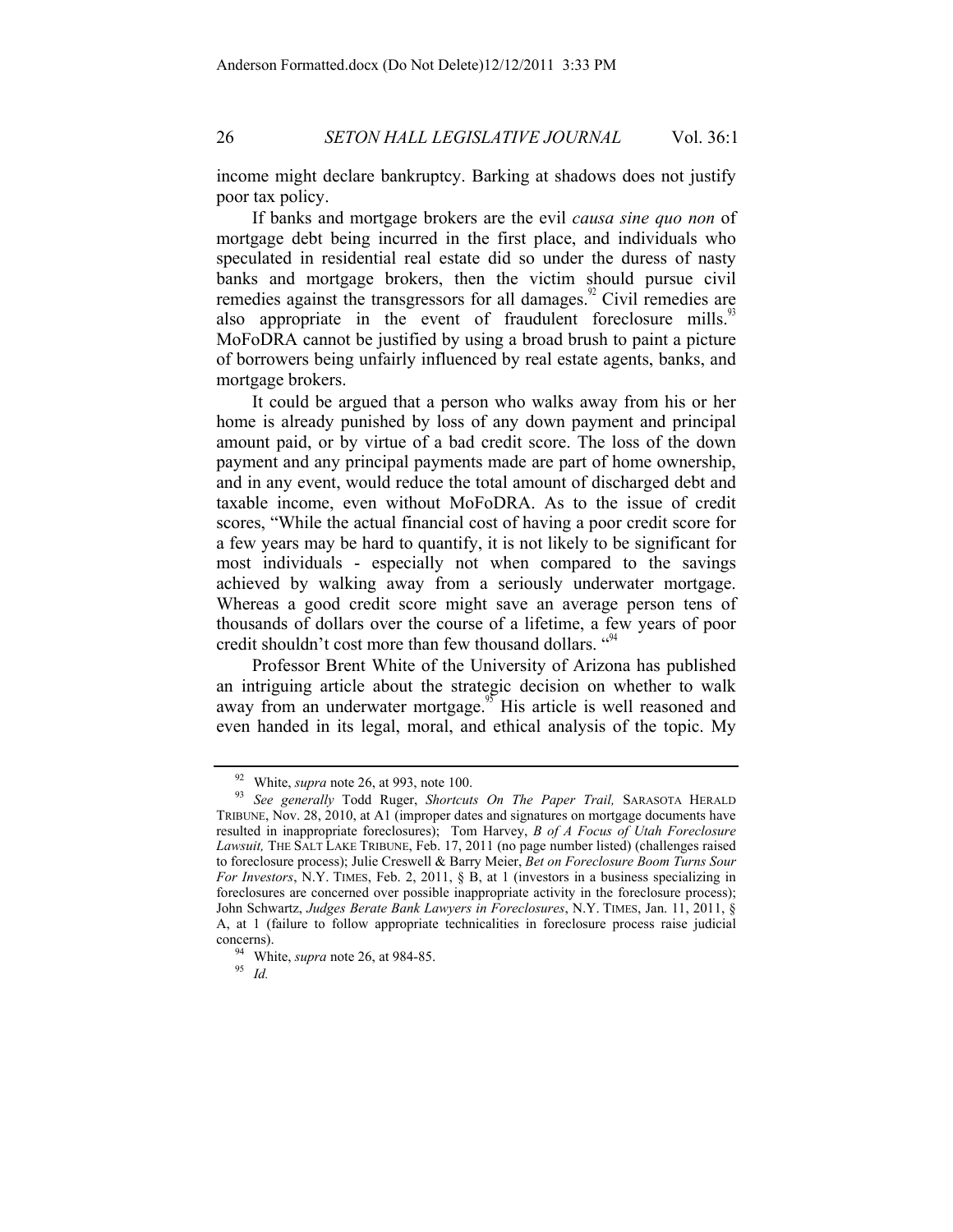thesis in this article does not conflict with Professor White's analysis, as I merely offer up that part of the strategic analysis on whether to walk away from a mortgage must include the calculation of taxes due on the discharged debt for a solvent individual, because discharged mortgage loan debt is a form of income, but for the existence of MoFoDRA.

# *VI. UNFORGIVEN; THE SOLUTION TO INCOME FROM DISCHARGED MORTGAGE DEBT*

My first two proffered solutions to the forgiveness of mortgage debt conundrum primarily address consistency in application. If taxing discharged loan debt is a good thing, then it must always be a good thing and always done. If taxing discharged loan debt is a bad thing, then it must never be done and reparations must be paid to those who were wronged.

#### *A. The New Law is Good; Pay Reparations for the Past*

If MoFoDRA's tax exemption for unpaid mortgage debt is such a great idea, then it should be extended perpetually and not terminate at the end of  $2012<sup>96</sup>$  In such an event, reparations must be paid to all persons who have paid income tax in the past on discharged mortgage indebtedness. Such reparations obviously must include the principal amount paid in taxes plus interest and any penalties paid thereupon. Indeed, other commentators have examined the topic of potential retroactive application of MoFoDRA:

"While retroactively applying the Act's provisions to years prior to 2007 would necessitate some burden on the IRS in refunding paid taxes, it is not clear why the usually applicable rules for amendment should not provide an administratively feasible retroactive start date. Apart from procedural considerations, there is little plausible substantive rationale for the start date, as the mortgage crisis was well underway during  $2006."$ <sup>97</sup>

Additionally, if MoFoDRA is good tax policy, then the theme of consistency requires that all forgiven debt should not be taxed, whether

<sup>96</sup> *See supra* note 4 (MoFoDRA, as enacted and codified, took effect with the 2007 tax year, and by virtue of the text of the statute, terminates if the debt is discharged before January 1, 2013, i.e. by the conclusion of the tax year 2012); *see also* Hamill *Virginia*, *supra*  note 53, at note 138 (explaining that those who embrace supply side economic theory believe that cutting taxes will spur economic growth). 97 *See* Carlton, *supra* note 21, at 612.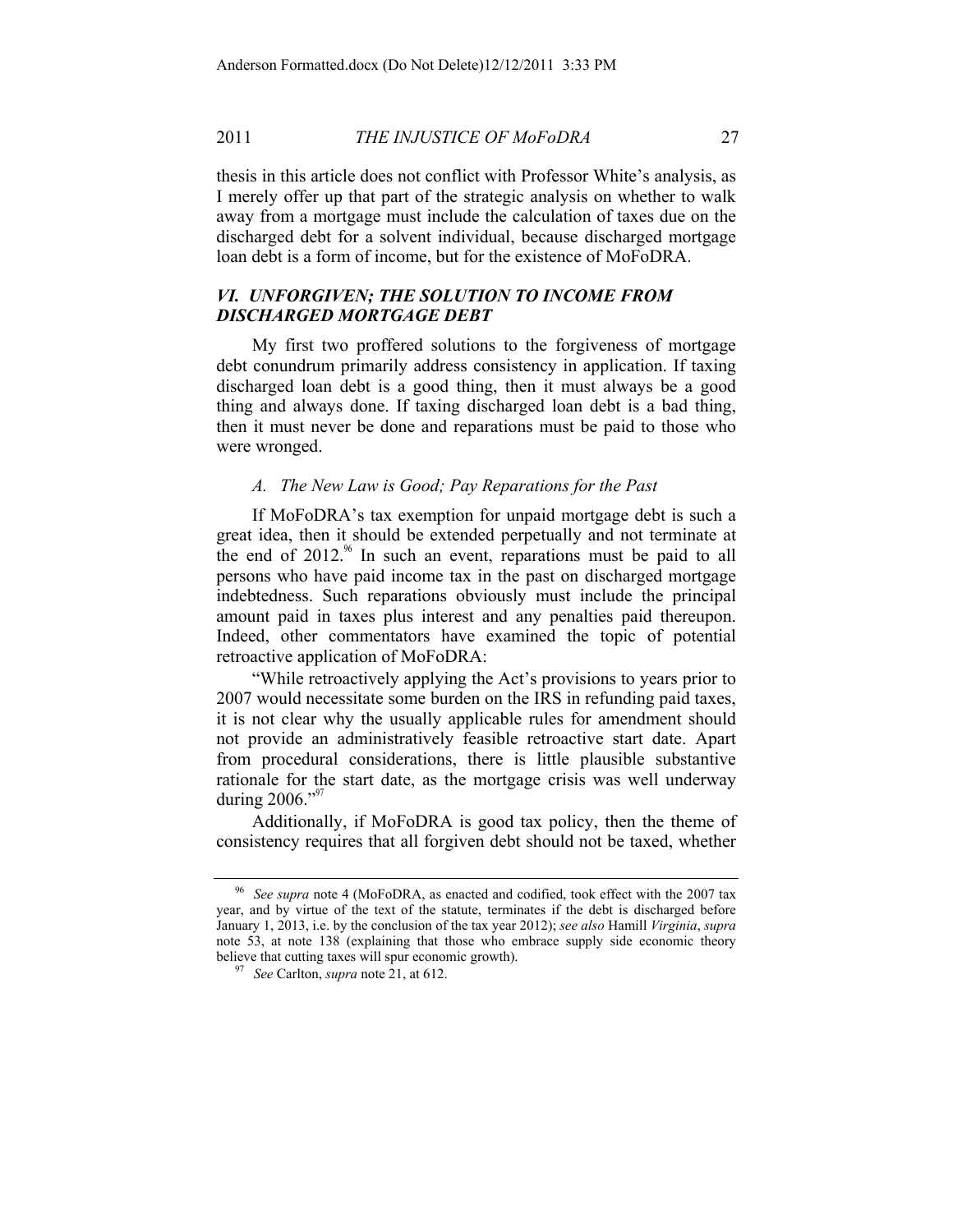for credit cards, auto loans, gambling, or otherwise. No other type of forgiven debt should have to serve as the unappealing (i.e. taxed) stepbrother or step-sister of the favorite child, residential real estate.

#### *B. The New Law is Bad; Tax Discharged Mortgage Debt*

Another consistent and equal solution is to determine that forgiven mortgage loan debt actually is income and it must be taxed. This would require Congress to immediately revoke the current tax exemption under MoFoDRA and commence taxing the discharged debt.

Opponents of this solution might argue that this could accelerate foreclosures, as individuals may seek to strategically walk away from loans before discharged debt becomes taxed once again. That is a possibility, but only one part of the equation on whether to walk away from a home.<sup>98</sup> Taxing the forgiven debt will only affect solvent individuals who walk away from homes. Those who are insolvent and receive income in the form of cancelled mortgage debt will continue to be protected by the insolvency provision in the Internal Revenue Code.<sup>9</sup>

What about those solvent individuals who have already profited by not being taxed upon forgiven loan debt? One way to address this problem would be to retroactively tax those who walked away.<sup>100</sup> The difficulty in doing so is that retroactive taxation runs counter to the tenets of fairness described earlier. Despite this, it is tempting to collect income tax from solvent individuals who were complicit in the housing bubble and benefited from untaxed income in the form of forgiven debt.

## *C. A Pragmatic Approach: Reward Those Who Pay and Stay*

A third solution to the problem of MoFoDRA recognizes that perhaps some form of tax relief is digestible. The Internal Revenue

<sup>98</sup> *See* White, *supra* note 26. 99 *See supra* text accompanying notes 14, 89-91. 100 *See generally* Saul Levmore, *The Case For Retroactive Taxation*, 22 J. LEGAL STUD. 265 (1993) (analyzing economic, political, and public policy aspects of retroactive taxation, and establishing that retroactive taxation is a potential workable solution, despite the general disposition against it); ERIKA K. LUNDER ET AL. CONG. RESEARCH SERV., R40466, RETROACTIVE TAXATION OF EXECUTIVE BONUSES: CONSTITUTIONALITY OF H.R. 1586 AND S. 651 (2009) (discussing the constitutionality of retroactive taxation of bonuses). *But see* Harold M. Somers, *Retroactive Taxation: A Triumph of Law Over Economics*, (Univ. of Cal. L.A. Dep't of Econ., Working Paper No. 726, 1995) (arguing that changing the rules of taxation after economic decisions have been made is an abhorrent idea).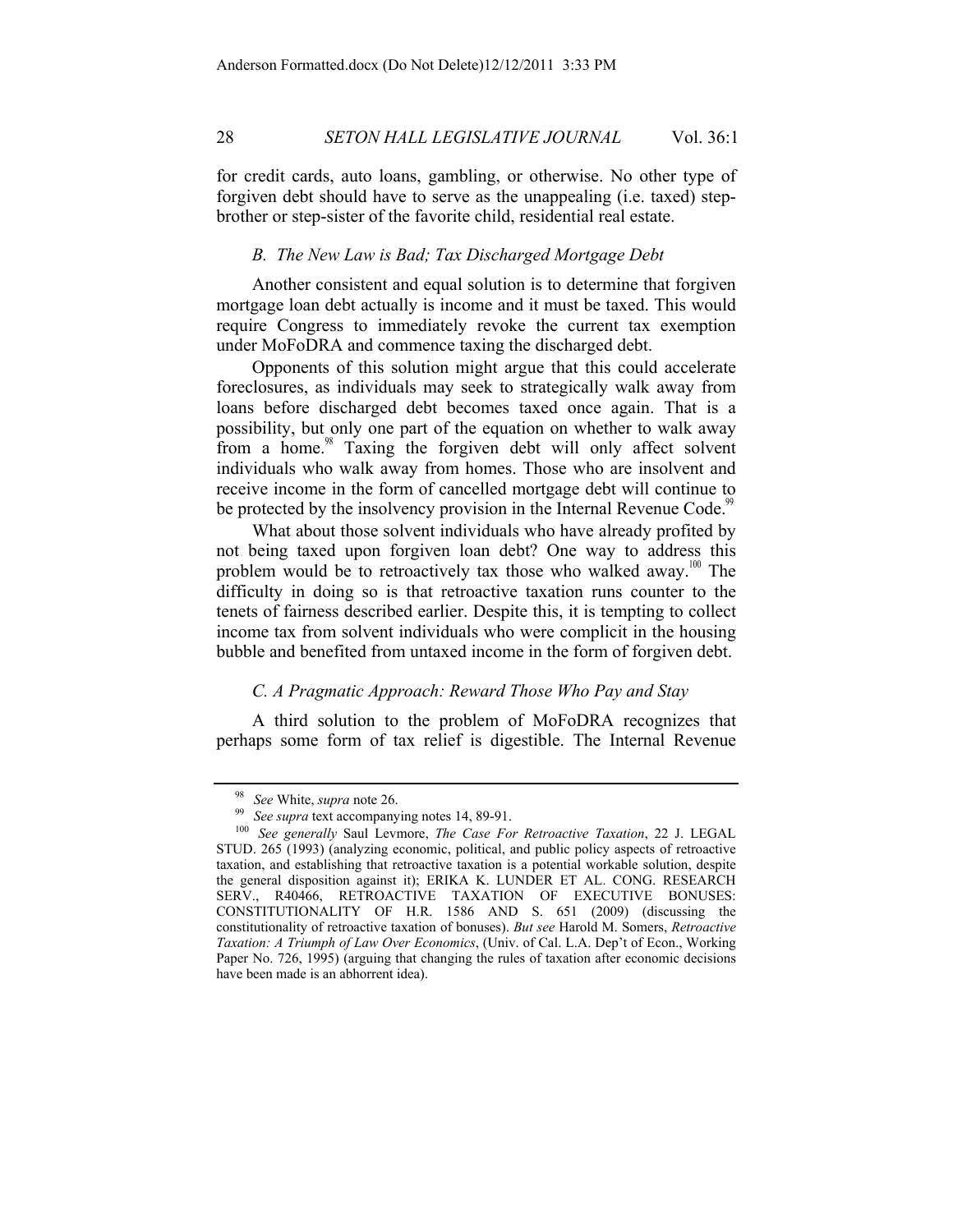Code calls for taxation on any significant modification to a loan, such as the interest rate or timing of payments,<sup>101</sup> and not only discharged principal. MoFoDRA could be modified to only exempt taxation for individuals who receive a reduced interest rate, a "no interest rate" time period or tolling of interest accumulation, or extended payment terms. This approach would not allow discharge of any principal amount to be exempt from taxation. This significant loan modification exemption should only apply if the individual continues to pay the full principal amount of the loan. This resolution is a far cry superior to MoFoDRA's current allowance of tax-free income in the form of discharged principal debt.

Some might take this pragmatic solution a step further and support forgiveness of taxation on a small principal amount, something substantially less than the regressive \$2 million exemption under MoFoDRA, $102$  as long as the borrower continues to fully pay the remainder of the loan. Arguably, this approach could create an incentive for an individual to remain in his or her home and continue performing his or her payment obligations, albeit at a reduced principal amount. If the income forgiveness is significantly reduced below the current \$2 million potential exemption, and tied to an individual's adjusted gross income in order to better protect low and middle income individuals, such a solution could address the vertical equity issues described earlier, but would still continue to fail to address the horizontal equity issue of those who were burdened with taxation prior to MoFoDRA. From a perspective of true equality, implementation of any part of this pragmatic solution would require application to all types of debt, and not just residential real estate.

# *V. CONCLUSION*

The sacred cow of residential real estate tax preferences needs to be slaughtered, or at least forced to eat in the same pasture as all other capital investments. Congress created tax-free residential real estate profits through tax code revisions in 1997 which fueled speculation in housing. When the music stopped, Congress granted preferential tax treatment to persons who defaulted on their mortgage debt, instead of rewarding those who honor their mortgage obligations.

<sup>101</sup> *See supra* note 9 and accompanying text. 102 *See supra* note 6.